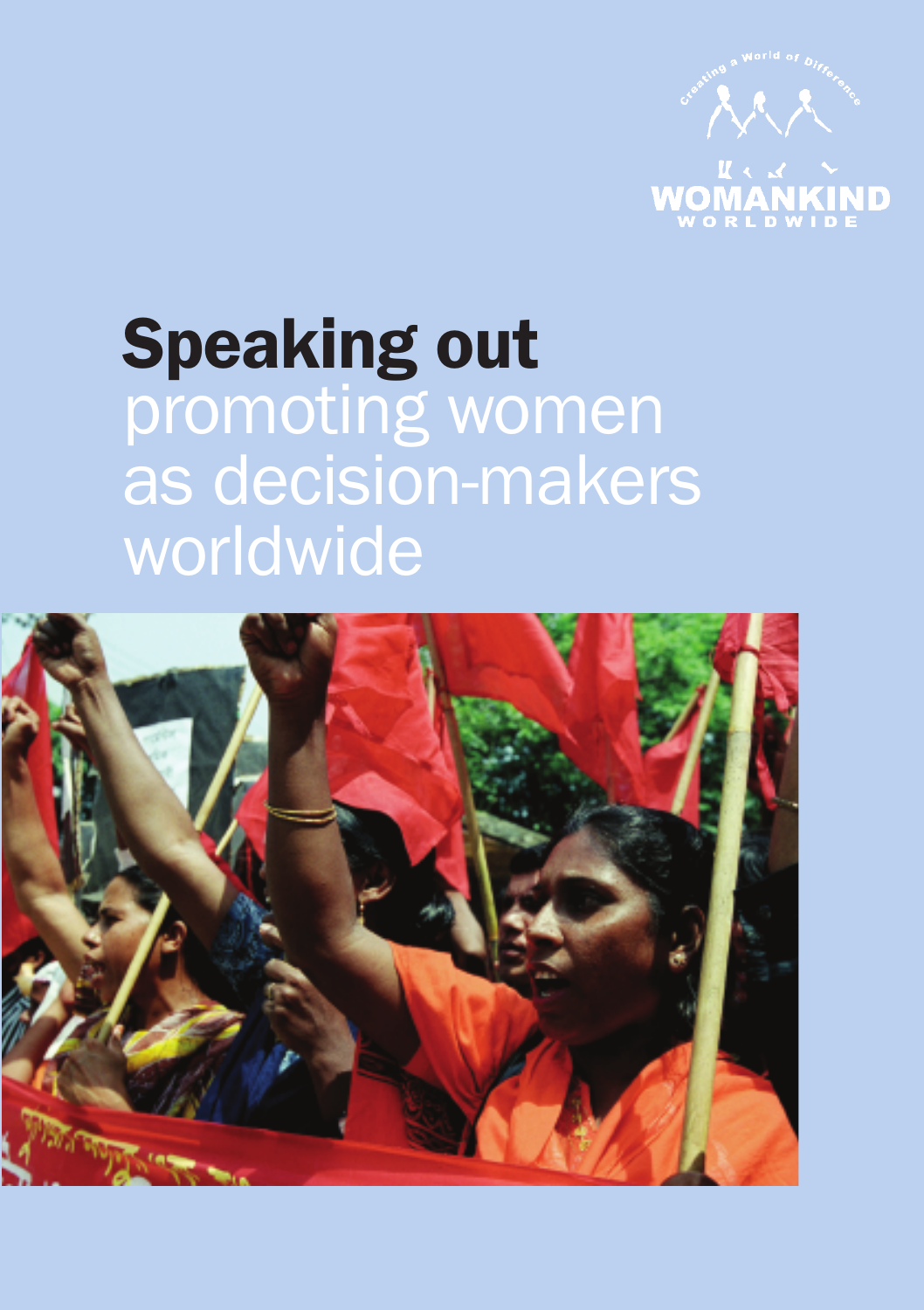Published by WOMANKIND Worldwide © WOMANKIND Worldwide 2008

WOMANKIND Worldwide Development House 56-64 Leonard Street London EC2A 4LT www.womankind.org.uk

UK Registered Charity No. 328206

*Cover photograph: Dhaka garment workers demonstrate after a fire killed 70 co-workers and injured over 100, most of them women. These women are calling for justice -- and for proper safety standards. GMB Akash /Panos Pictures*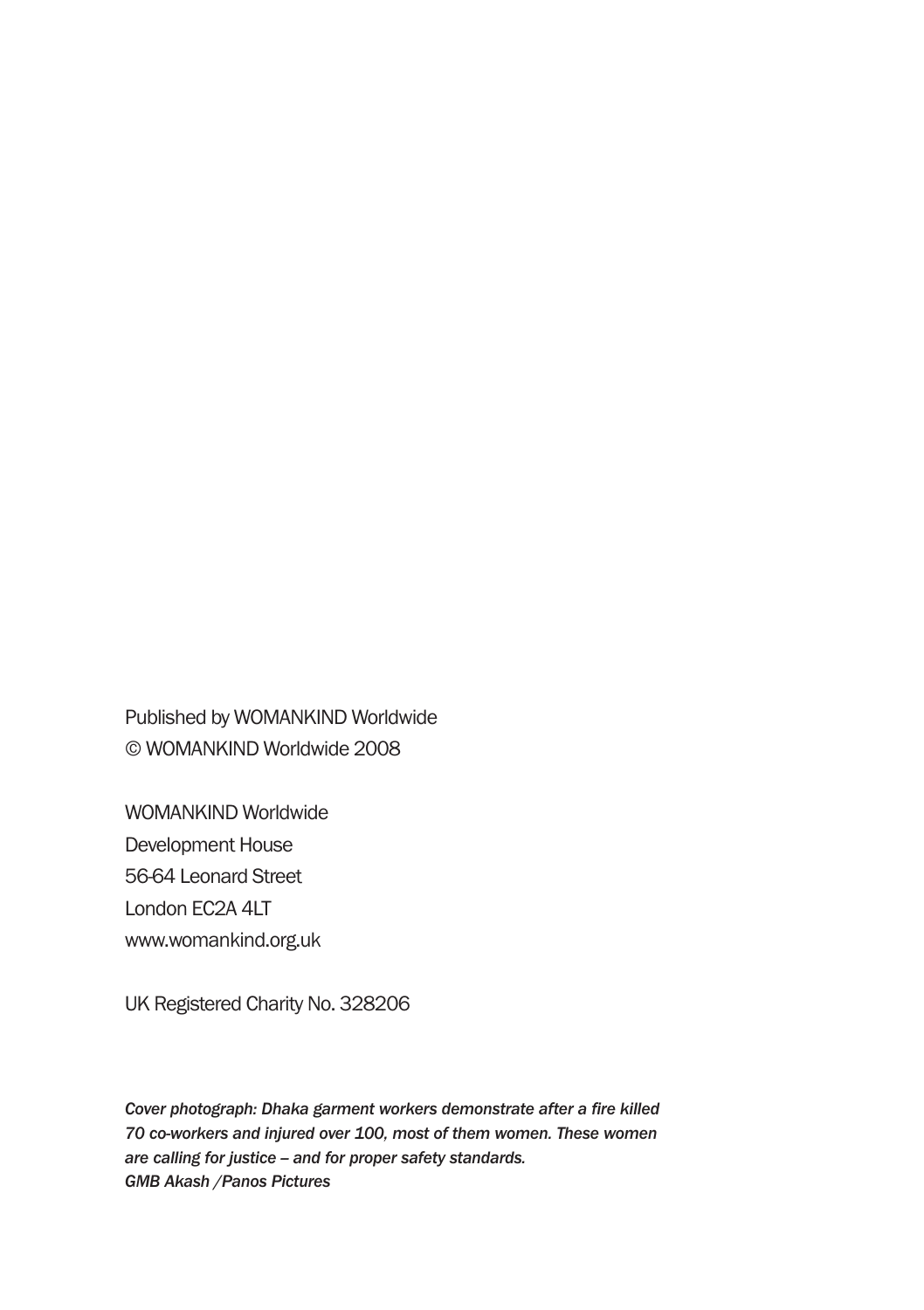## **Contents**

|                                                                                                                                                                                                                                      | 5  |
|--------------------------------------------------------------------------------------------------------------------------------------------------------------------------------------------------------------------------------------|----|
|                                                                                                                                                                                                                                      | 5  |
|                                                                                                                                                                                                                                      |    |
|                                                                                                                                                                                                                                      |    |
| WOMEN AND GOOD GOVERNANCE <b>And Accountant Contract Contract Contract Contract Contract Contract Contract Contract Contract Contract Contract Contract Contract Contract Contract Contract Contract Contract Contract Contract </b> | 10 |
|                                                                                                                                                                                                                                      | 11 |
| WOMANKIND'S APPROACH                                                                                                                                                                                                                 | 13 |
| MOBILISING WOMEN TO PARTICIPATE IN POLITICS <b>EXAMPLE 123</b> 13                                                                                                                                                                    |    |
| WHO DECIDES? THE FACTS <b>CONSUMING THE SECTION</b> 15                                                                                                                                                                               |    |
| ZIMBABWE - TRANSFORMING POLITICS <b>Example 2018</b>                                                                                                                                                                                 | 16 |
| ALBANIA - LOBBYING FOR ELECTORAL REFORM <b>ELECTOR ALBANIA</b> - 18                                                                                                                                                                  |    |
| QUOTAS & ELECTORAL SYSTEMS <b>CONSTITUTE</b> 19                                                                                                                                                                                      |    |
| HOLDING POLICYMAKERS ACCOUNTABLE <b>CONSERVERSE AND RELATED</b> 21                                                                                                                                                                   |    |
| PERU - CREATING SPACE FOR WOMEN <b>CONSIDERING</b> 21                                                                                                                                                                                |    |
| SOUTH AFRICA - SHAPING POLICY <b>SOUTH AFRICA</b> - SHAPING POLICY                                                                                                                                                                   |    |
| SOUTH AFRICA - RIGHTS IN THE WORKPLACE <b>CONSUMERS</b> 26                                                                                                                                                                           |    |
| ADVANCING PEACE & SECURITY - WOMEN'S ROLE <b>EXAMPLE 27</b>                                                                                                                                                                          |    |
|                                                                                                                                                                                                                                      |    |
| YOUNG AFGHAN WOMEN HAVE THEIR SAY <b>CONSCISSIONS</b> 29                                                                                                                                                                             |    |
| SOMALIA - CREATING NEW STRUCTURES <b>CONSERVERS</b> 30                                                                                                                                                                               |    |
| INDIA - SUPPORT AFTER THE TSUNAMI <b>And The SUPPORT AFTER</b> THE TSUNAMI                                                                                                                                                           |    |
| BOLIVIA - USING THE MEDIA                                                                                                                                                                                                            |    |
| UK SCHOOLS - CREATING SAFE SPACES <b>ACCONOMIC SETS</b> 35                                                                                                                                                                           |    |
| MOVING FORWARD & RECOMMENDATIONS <b>EXAMPLE 2018</b> 37                                                                                                                                                                              |    |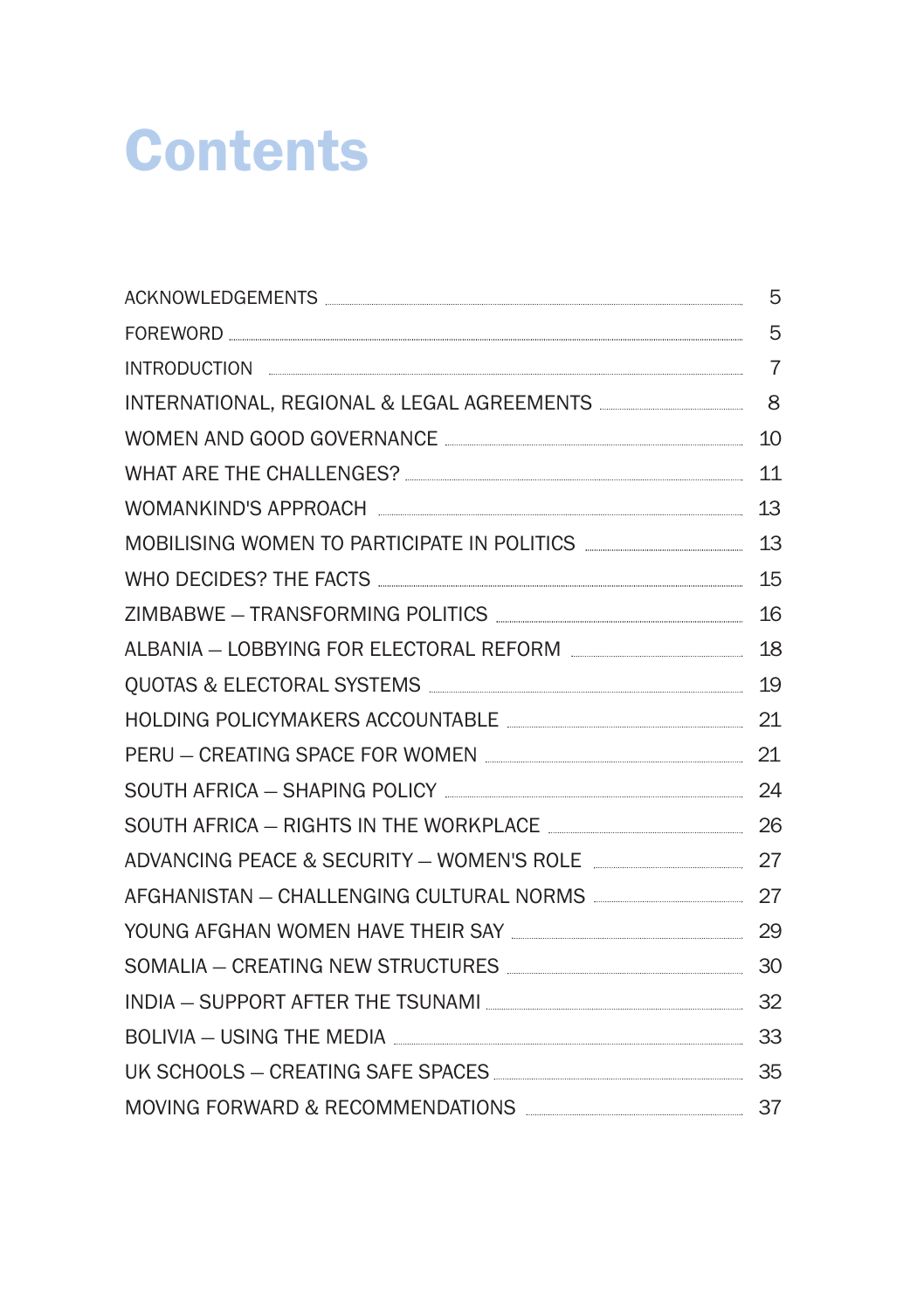**'Women must be involved in politics because we need help in the community and they can address the politicians. Those in higher ranks must know what is happening in our communities. Maybe one day the whole of South Africa will be led by women, because women are so strong!'.**

Florence Njila, from Paarl district, Western Cape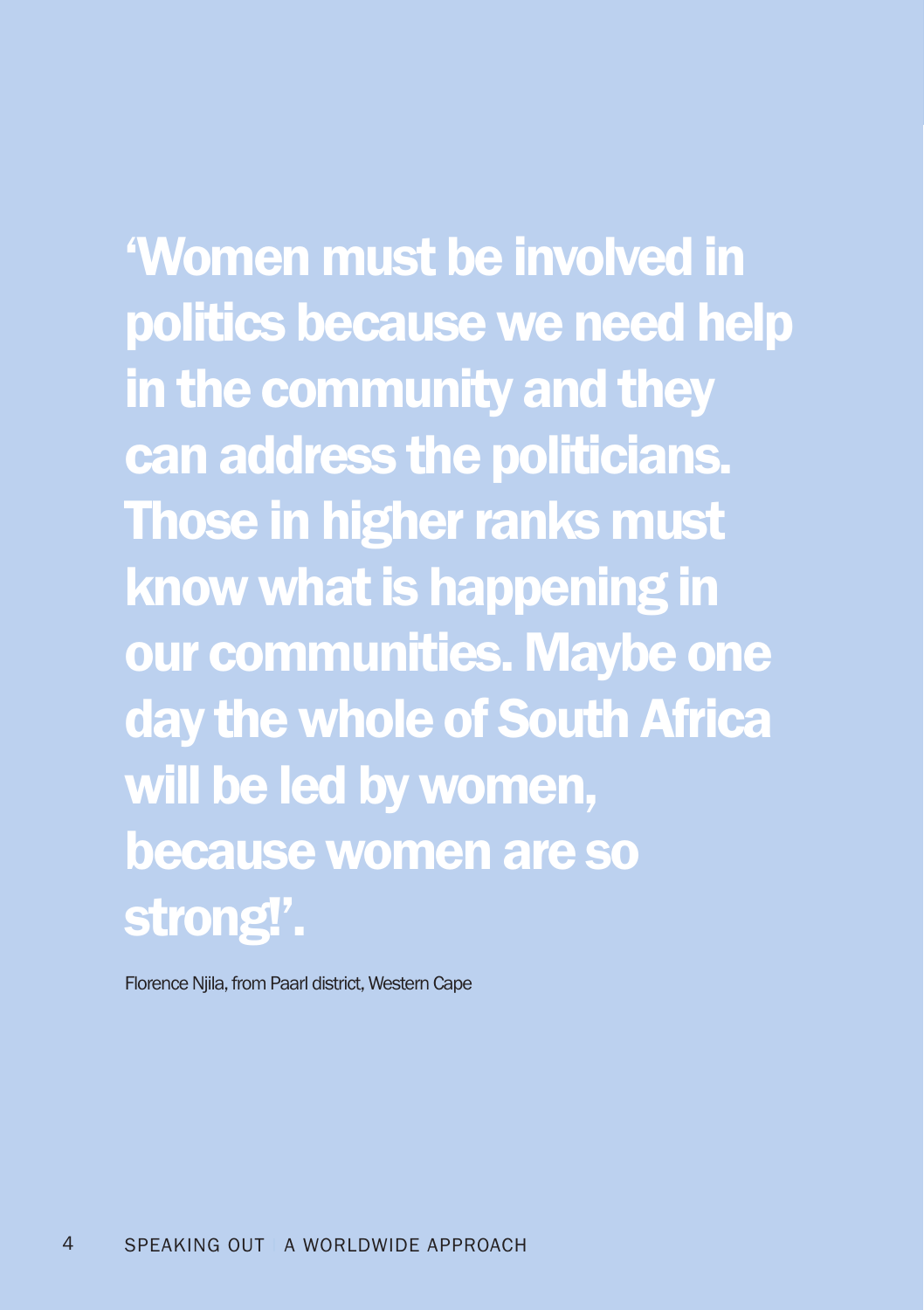## **Foreword**

*'You don't stand with your mouth shut when you see women abused. We need to grab pots and pans and spoons and make a noise!' Women on Farms member, South Africa.*

*It's hard to believe that, in 2008, the views and concerns of half the world's population continue to be sidelined or ignored in the decision-making processes that govern everyday life. From decisions about how the family's money is spent, to how the government runs the country, women the world over are still facing huge obstacles when it comes to voicing their opinions — and influencing the decisions that shape their lives. But there is some good news. Despite these barriers, women and girls are finding ways to affect and contribute to the political, socio-economic and cultural development of their communities and countries. They are learning how to change the rules of engagement and, in doing so, they are challenging power dynamics and decision-making* — *and tackling poverty.* 

#### **Acknowledgements**

*Written and researched by Ceri Hayes Edited by Mary Breen Designed by Anne Metcalfe*

*With contributions from WOMANKIND's Brita Fernandez-Schmidt, Sue Turrell, Emily Brown, Susana Klien, Hannah White, Kanwal Ahluwalia, Kathryn Lockett and Maria Banos Smith -- and Glenise Lavandal, Gender Advocacy Project, South Africa.* 

*WOMANKIND wishes to express, again, its thanks to its partners -- their inspirational work and commitment has made this report possible. Special thanks go to those whose testimonies we've quoted.* 

## **Sue Turrell**

Director, WOMANKIND Worldwide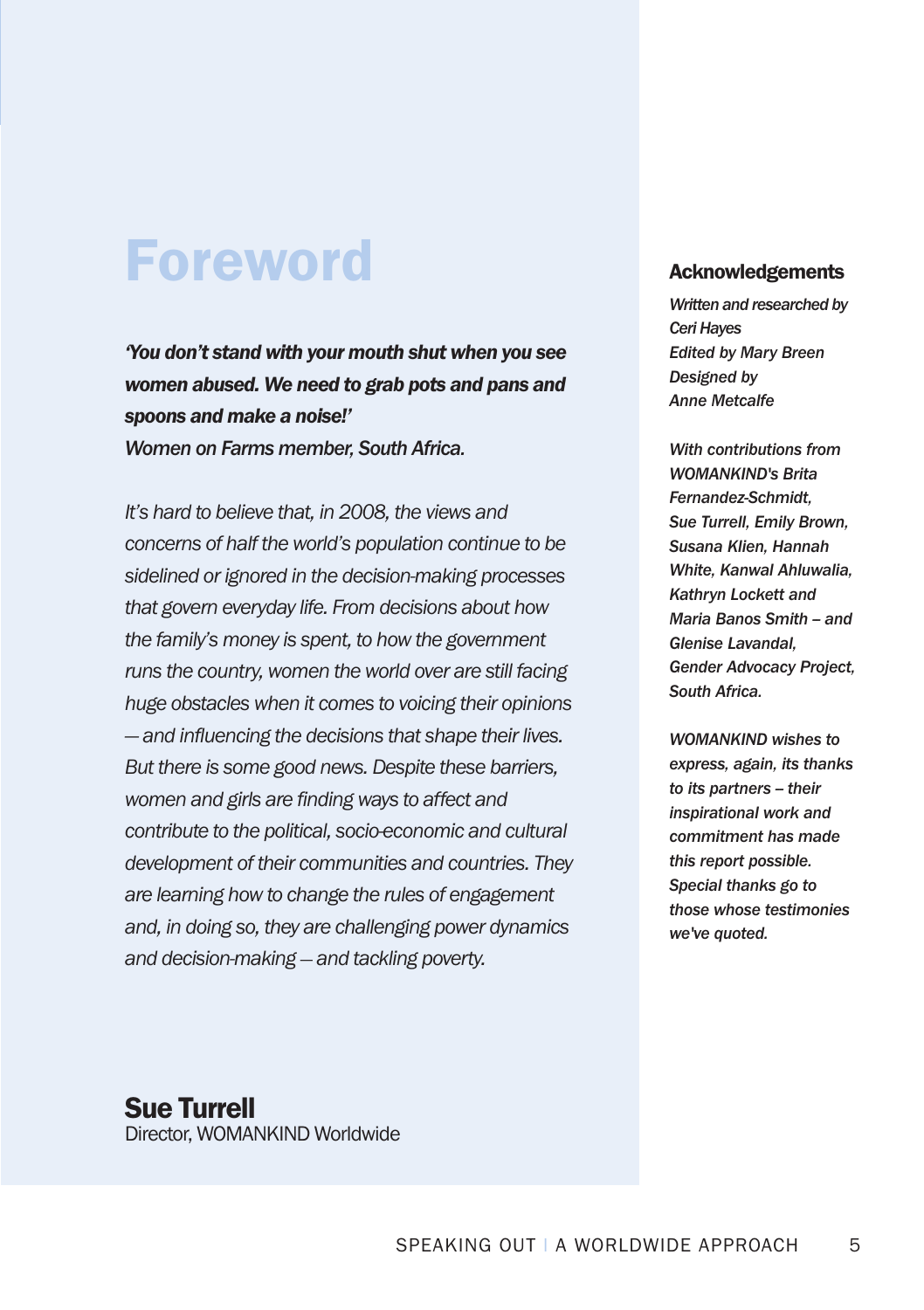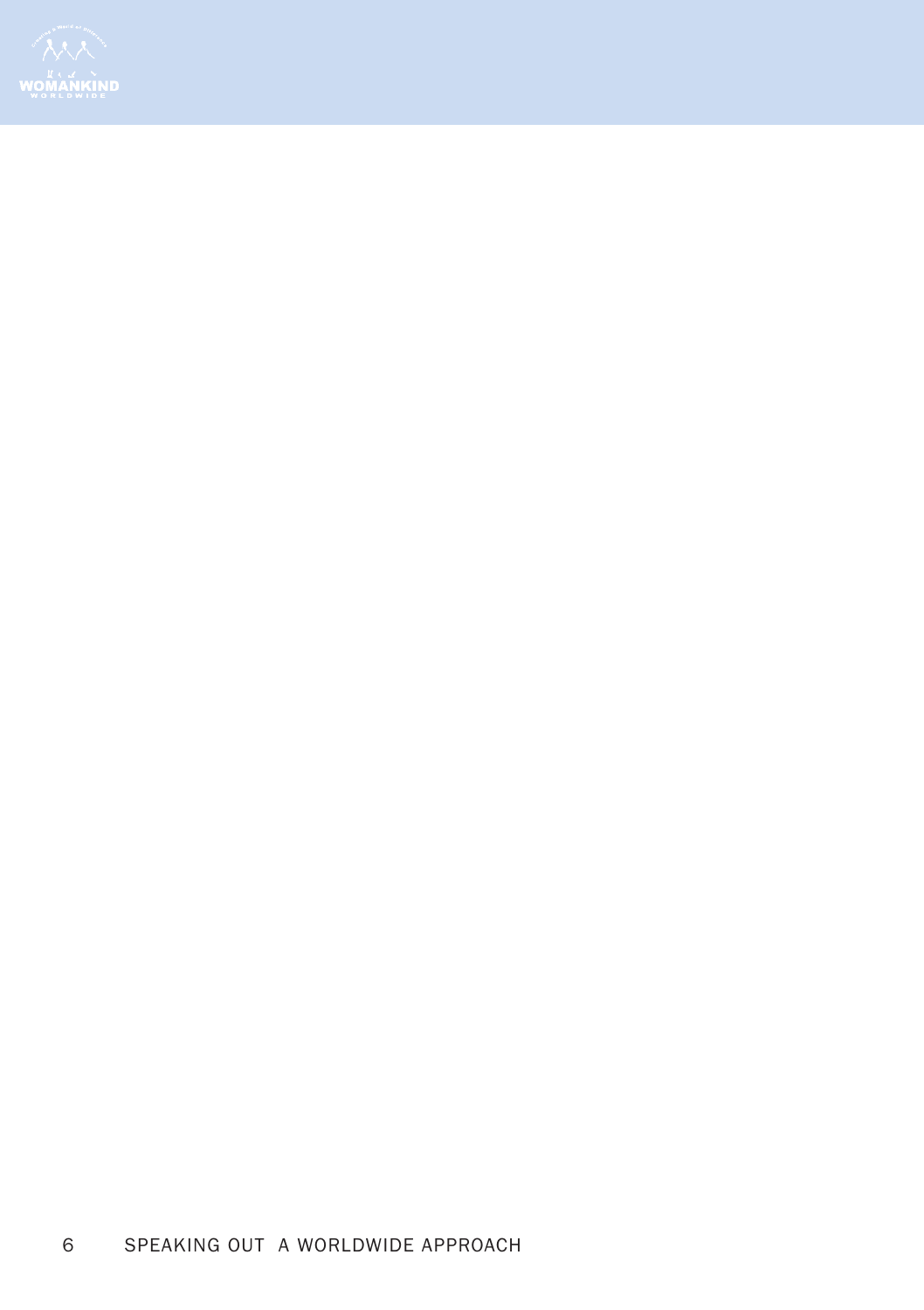

## **Introduction**

Women have the right to participate fully and equally with men in all aspects of decision-making. This includes all aspects of public and political life, family life, cultural and social affairs and the economy. This right is enshrined in a number of human-rights instruments, as well as in national constitutions and laws.

Furthermore, without their active participation, efforts to end poverty are futile: sustainable social and economic development at community and national level – and good governance — is dependent on women taking part in all decision-making processes (see box on p.10). Decision-making that is fully representative benefits not just women, but society as a whole: 'Without the active participation of women and the incorporation of women's perspectives at all levels of decision-making, the goals of equality, development and peace cannot be achieved.' (Beijing Platform for Action, 1995)

Through their dedicated efforts to challenge the status quo, women *have* reached positions of power in recent years; they have been elected as Heads of State in countries including Liberia, India, Chile and Argentina; there are now equal numbers of women and men in the Rwandan parliament; and over a third of the judges elected to the International Criminal Court are women.

We have also seen gains at the local and community level — although rarely recognised, or resourced — with more women having their say on everything from healthcare provision to protection of the environment and crime prevention, by making use of informal mechanisms, such as self-help groups, women's organisations and networks and cooperatives at the community level, to ensure that their needs and the needs of their families are addressed. And in doing so, they are benefiting not only themselves and their families, but society as a whole.

But progress towards women's full and equal participation with men at all levels of decision-making is still far too slow. Whether in politics, the media, the environment, the economy, culture, religion or the law, women are still under-represented and marginalised within the **Through concerted efforts women** *have* **achieved positions of power – there are now women Heads of State in Liberia, India, Chile and Argentina.**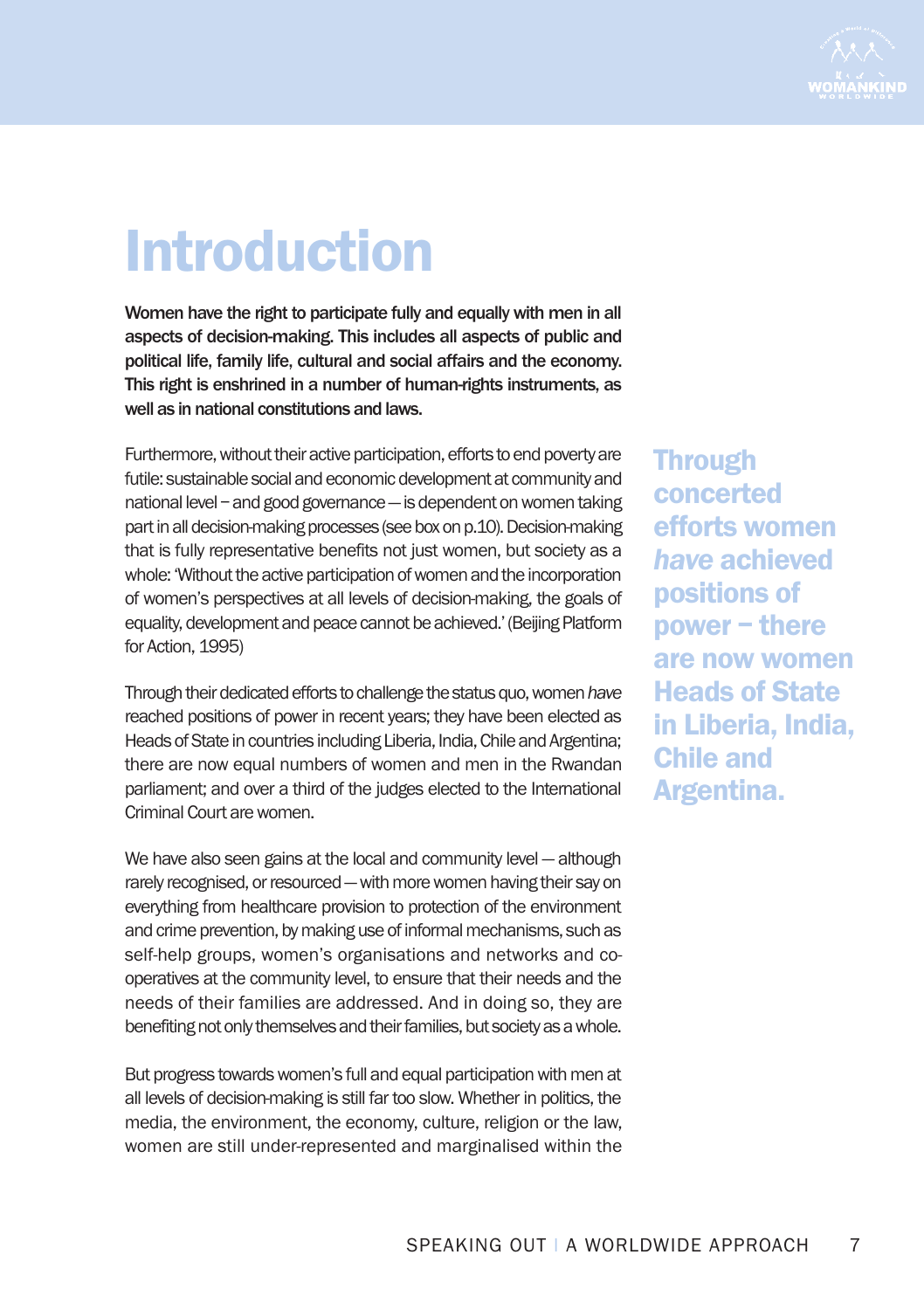

#### *INTERNATIONAL AND REGIONAL AGREEMENTS AND LEGAL INSTRUMENTS*

Awoman's right to participate equally with men at all levels of decision-making is a human-rights issue. Human-rights standards guarantee women the right to full and equal participation in all aspects of political, economic and social life — and to access to power at all levels. Their enjoyment of other human rights is dependent on their ability to

participate fully in decision-making.

Governments' obligations to protect and fulfil a woman's right to non-discrimination in all aspects of decision-making are set out in a number of international and regional human-rights conventions and declarations. Many of these standards are also enshrined in national constitutions and legislation.

- ◗ **Universal Declaration of Human Rights (1948) article 21** www.unhchr.ch/udhr/lang/eng.htm
- ◗ **Convention on the Political Rights of Women (1952)** www.unhchr.ch/html/menu3/b/22.htm
- ◗ **International Covenant on Civil and Political Rights (1966) article 25** www.unhchr.ch/html/menu3/b/a\_ccpr.htm
- ◗ **International Covenant on Economic, Social & Cultural Rights (1966)** www.unhchr.ch/html/menu3/b/a\_cescr.htm
- ◗ **Convention for the Elimination of all forms of Discrimination against Women (1979)** articles 2-4, 7 and general recommendations 23, on women and public and political life, and number 25, on quotas

www.unhchr.ch/html/menu3/b/e1cedaw.htm

- **Beijing Platform for Action** (1995) sets out steps required to increase women's participation around the world: paragraphs 181, 190, and 195 www.un.org/womenwatch/daw/beijing/platform/
- ◗ **Security Council Resolution 1325 on Women, Peace and Security (2000)** reaffirms the importance of the equal participation and full involvement of women in all efforts for the maintenance and promotion of peace and security, as well as the need to increase their role in decision-making

www.peacewomen.org/un/sc/1325.html

◗ **UN Commission on the Status of Women Agreed Conclusions (1997 & 2006)** — these documents further elaborate governments' commitments to promoting an enabling environment for achieving gender equality and the advancement of women in the fields of education, health and work — and equal participation of women and men in decisionmaking processes at all levels

www.un.org/womenwatch/daw/csw/index.html#frequency

**Nillennium Development Goal 3 (2000)** — the third of eight goals, set by world leaders in 2000 to be achieved by 2015, aims to promote gender equality and empower women and includes the proportion of seats held by women in national parliaments as one of its indicators of progress.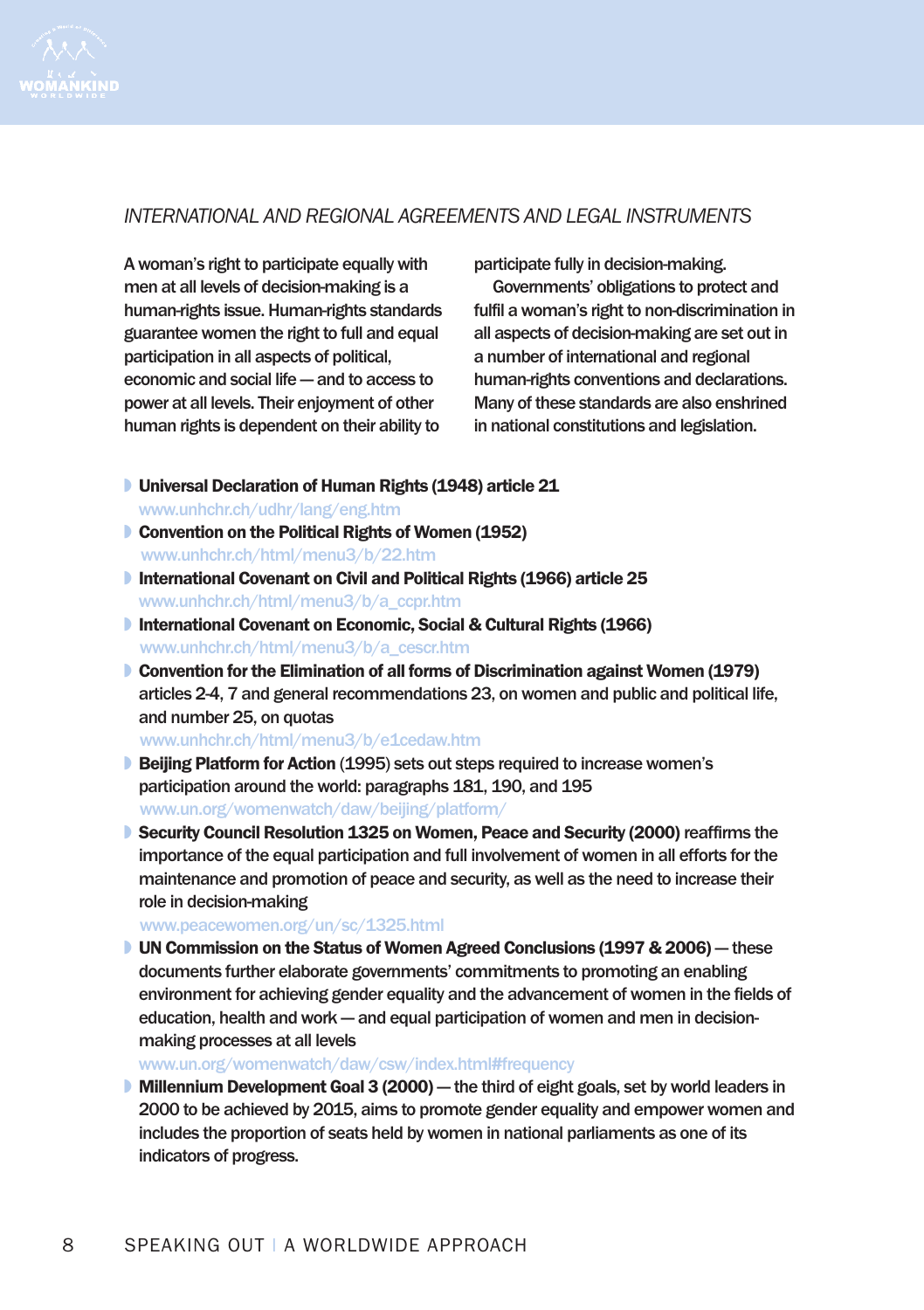

- ◗ **Protocol to the African Charter on Human and Peoples' Rights on the Rights of Women in Africa (2003)** article 9 (regional women's human-rights instrument that supplements the provisions of the African Charter)
- ◗ **Inter-American Convention on the Granting of Political Rights to Women (1949)** www1.umn.edu/humanrts/instree/politicalrts.html
- ◗ **Inter-American Convention on the Granting of Civil Rights to Women (1949)** www1.umn.edu/humanrts/instree/civilrts.html

Women use these instruments to press their governments to take action on many different issues — adopt and reform laws, raise awareness, develop new policies — to increase women's influence and representation in decision-making.

For example, WOMANKIND's partners in Africa lobbied tirelessly for the introduction of the Protocol to the African Charter on the Rights of Women (see above); this 'home-grown' instrument gives them added leverage when pushing their governments to domesticate and implement agreements made at the international level.

Governments must now ensure that the obligations they have signed up to are implemented effectively and without delay.

structures and institutions that govern their lives.

And even when they are able to participate, real power and influence is often out of reach, because the systems and institutions at the heart of decision-making processes tend to be controlled by dominant political interests — bodies that perpetuate power inequalities between women and men.

In the international development sector there is now a widespread recognition that women's participation is a prerequisite for sustainable development. This has led many development actors to promote 'women's empowerment' as a central tenet of their poverty-reduction strategies.

But in reality, 'empowerment' and 'women in decision-making' have come to be synonymous with small-scale economic empowerment projects or initiatives to increase the number of women in parliament, rather than the wholescale transformation of gender roles and power imbalances between women and men that women's rights activists have advocated for.

While getting more women into politics and engaging them in the local



*Michelle Bachelet, Chile's first woman president. Despite such high-profile electoral successes, women are still under-represented at all levels of decisionmaking.*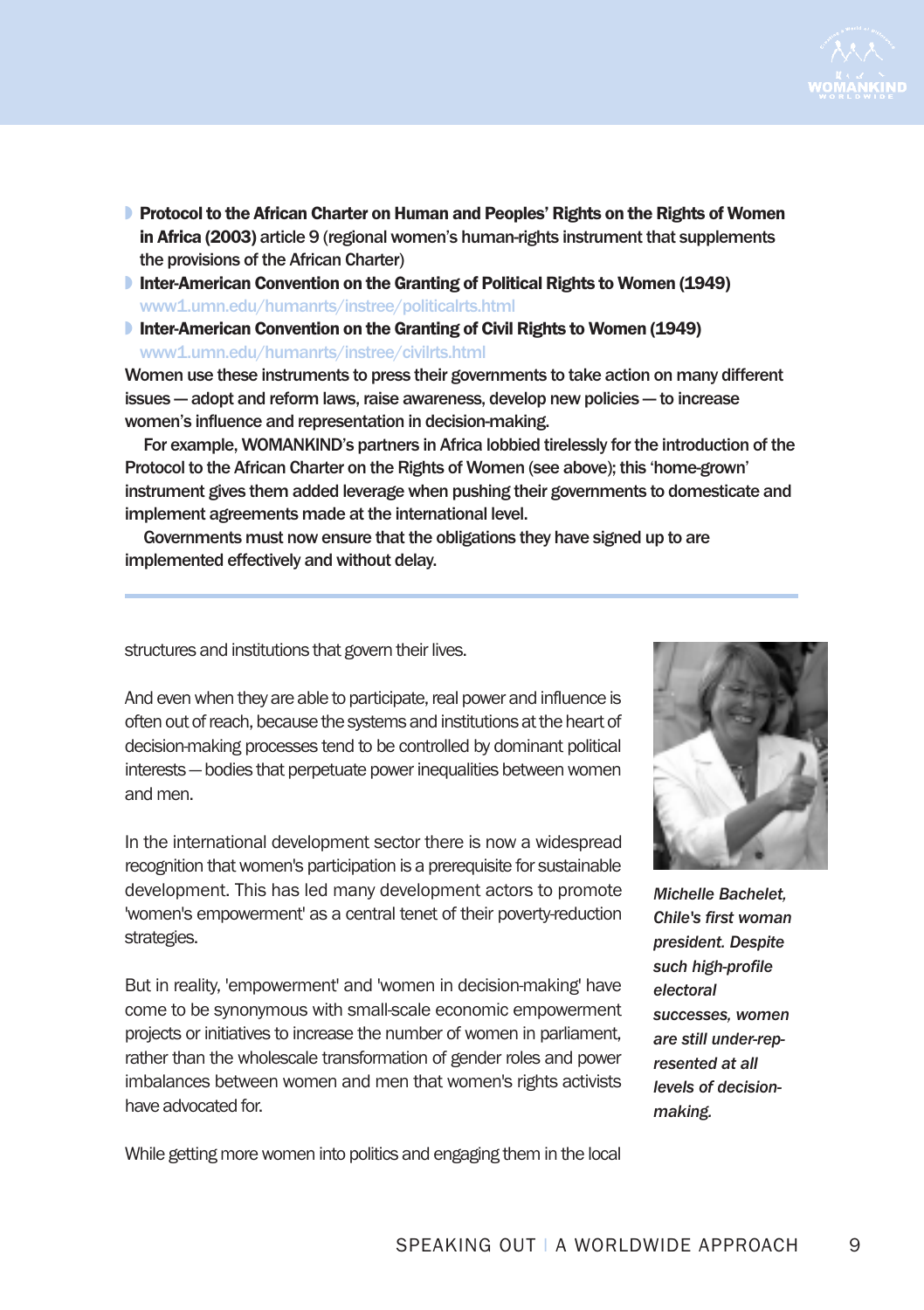

#### *WOMEN & GOOD GOVERNANCE*

Governance — the process of decision-making and how decisions are implemented — is a term being used more and more by international-development actors. 'Good governance' has become the litmus test of the degree to which a country has attained democracy — and its central tenets include freedom of information and the media, government accountability, and respect for human rights.

Promoting good governance — key to attaining equality between women and men — is about much more than simply increasing the numbers of women in Parliament. Effective approaches to good governance will also address the root causes of gender inequality in governance institutions and processes, including: gender bias in the media; barriers to women's access to justice and public services; failure to reform and/or implement relevant national laws and legislation; failure to ensure adequate funds for measures to promote women's rights; a lack of gender-sensitivity in priority-setting and accountability systems; and failure to tackle violence against women.

economy are significant first steps on the path to women's empowerment and gender equality, the focus on these measures sidesteps the need to address the underlying inequalities and deep-rooted discrimination that prevent women from playing an equal role in society.

WOMANKIND believes that measures to promote women's meaningful participation in development and all aspects of decision-making must be seen in the wider context of women's unequal status in society. They need to be accompanied by concerted efforts to address some of the root causes of discrimination against women, including the imbalance of power between women and men — and the way in which gender roles are articulated at all levels of society, including the state, the family, the economy, education and the media.

This means addressing power imbalances at the institutional and policymaking levels, rethinking existing strategies and priorities and resource distribution, building strong women's-rights organisations and networks to increase women's voices in decision-making processes and strengthening accountability to tackle discrimination against women.

*Speaking Out* explores the barriers women must clear before they can fully participate in decision-making in different areas of their lives — and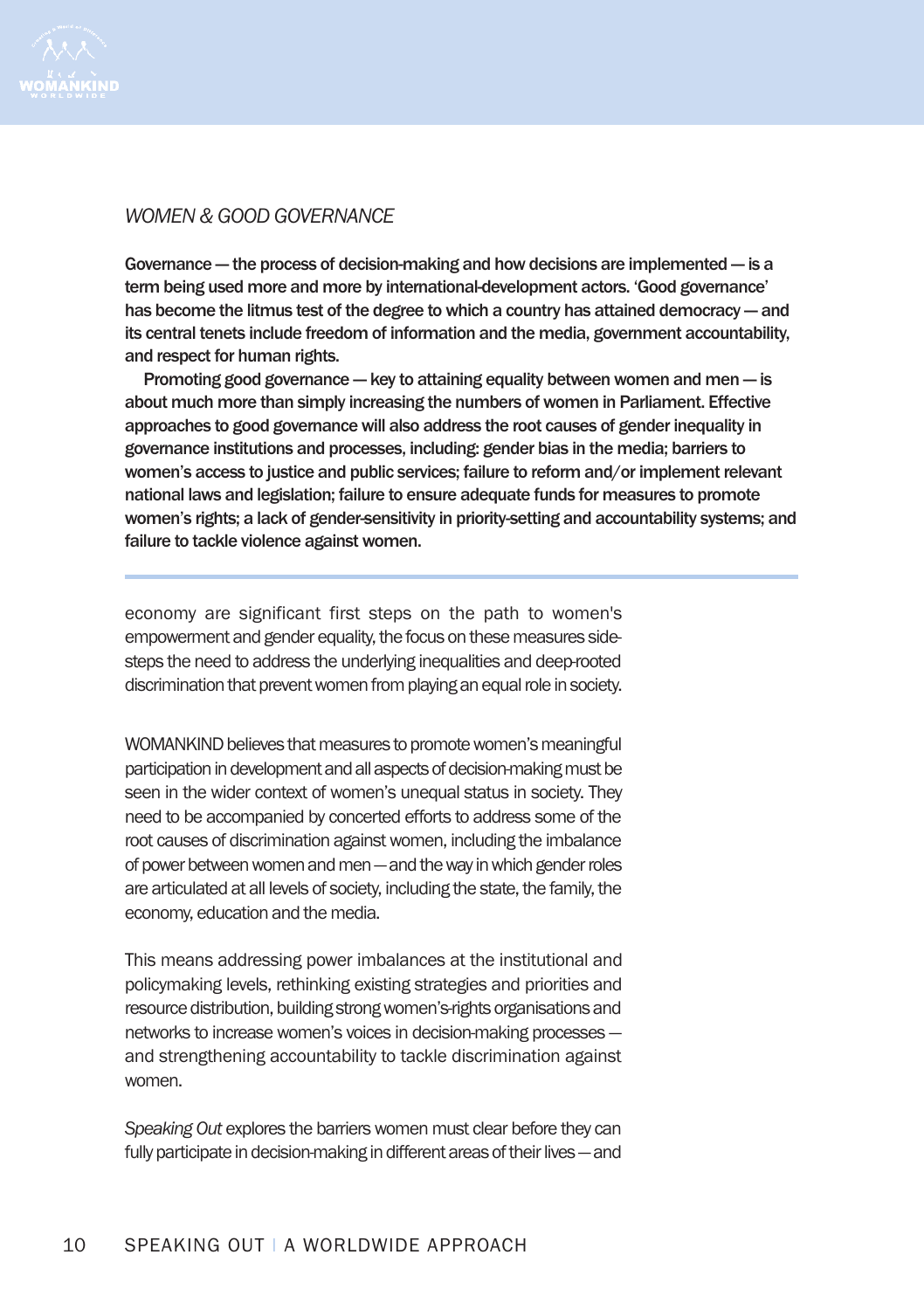

sets out the various strategies that WOMANKIND and its partners are using to increase women's quantitative and qualitative participation at all levels; and the actions that should be taken to address these challenges.

## **What are the challenges?**

Women who want to participate in decision-making face serious and persistent barriers the world over. In the course of its work over 19 years, WOMANKIND has learned that these obstacles exist in all countries, regardless of their level of political, social or economic development, and constitute a serious impediment to the advancement of women and the eradication of poverty.

One of the biggest challenges facing the women we work with is the discriminatory cultural and social attitudes and negative stereotypes that dominate family and public life. Cultural traditions and religious beliefs often confine women to the home and exclude them from public spaces and activities. They have less access to education than men so may be unable to use the same opportunities to express and negotiate their interests. And even when the women have received a formal education, dominant stereotypes perpetuate the notion that they should be submissive and not question men's rights to make the important decisions.

Their participation in decision-making is further constrained by poverty, which manifests itself in a number of ways. For example, the women WOMANKIND supports often find that they are excluded from meetings and opportunities to raise their concerns, because they are unable to afford the travel costs. Their disproportionate levels of poverty (it is estimated that 70 per cent of the world's poor are women) and economic dependency on men may cause them to feel ashamed, humiliated and stigmatised — leading to low self-esteem and further exclusion.

And, as is the case in countries like Albania — making the difficult transition from communism to capitalism — it is usually the women who pay the price when the state fails to provide basic services such as education and healthcare; they shoulder the burden of care responsibilities, in addition to their domestic chores and paid work. WOMANKIND's dual focus on tackling violence against women and

**Women who don't participate in public and community life can be more vulnerable to violence in the home — but those who do become decisionmakers may be attacked by men threatened by this power shift.**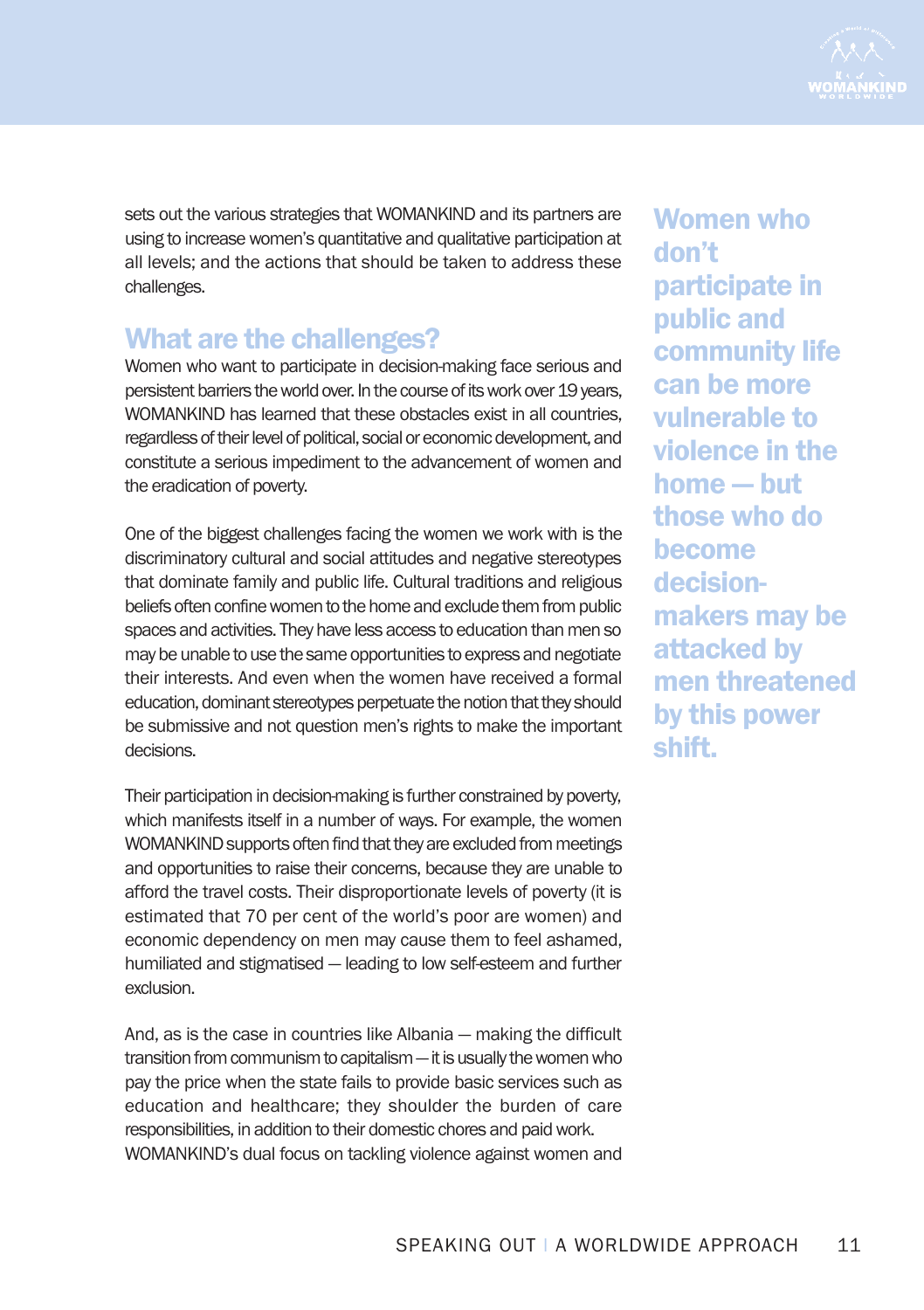

working to promote women's civil and political participation stems from a belief that violence against women constitutes one of the biggest obstacles to women's participation in decision-making in the home and the community. Aside from the toll it takes on women's physical, psychological and emotional health, it also severely limits their ability to participate in activities such as paid work, education, travel and community meetings.

Conversely, our experience and research proves that women's isolation from public and community life can contribute to increased violence. Women who become more involved in community groups and social networks decrease their vulnerability; they get support and access practical solutions such as legal protection, counselling and advice. But we have also observed that violence against women can actually increase when women start to play a greater role in decision-making, because of the ensuing shift in the power dynamics, which the perpetrators of violence perceive as a threat to their own status.

*'Politics in Albania is aggressive — women are actively put off from entering the political world and standing as candidates because of the highly confrontational environment they would have to work within.'* Ms Gazmira Fakulli, Councillor in Elbasan, Albania

## **Discrimination is interlinked**

WOMANKIND believes that solutions to the problems of women's exclusion are destined to fail unless they address the complex linkages between these different forms of discrimination. Our approach is mindful of the interconnected nature of the full spectrum of women's human rights when developing new programmes.

In practical terms, this means ensuring that our work to promote women's participation is complemented by efforts to challenge the denial of their rights in other areas, such as ending violence against women, promoting indigenous rights, guaranteeing women's sexual and reproductive health and rights — and promoting understanding of how gender inequality affects the spread of HIV and AIDS.

Our approach also involves working in partnership with other socialjustice organisations and networks to ensure they include a gender perspective in their interventions — and lobbying policymakers and



*A ceremony in La Paz for women who have completed training on their rights with WOMANKIND's partner FLP.*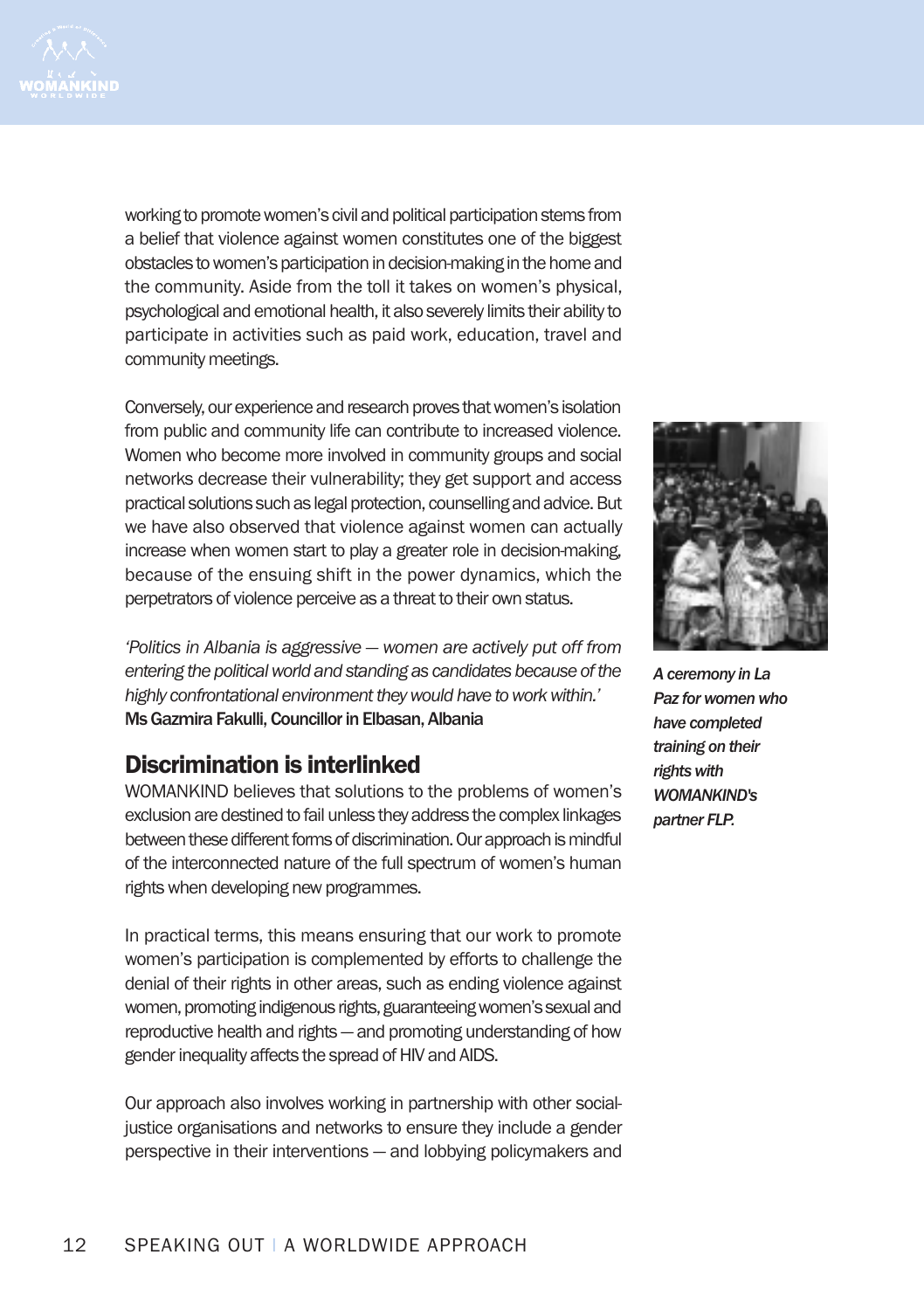

#### *WOMANKIND'S APPROACH*

WOMANKIND works in partnership with organisations around the world to increase women's ability to participate in all aspects of public and political life and decision-making through a range of strategies and interventions — from supporting women to vote and stand for election in Albania to helping women farm workers in South Africa negotiate their rights with employers.

Our global approach highlights the fact that women not only face many of the same obstacles to participation the world over, but also share similar aspirations, such as the desire to sit in public office, to participate in the work of community or informal organisations — and to sit at the decision-making table with men and have their voices heard.

And, as *Speaking Out* demonstrates, the strategies they use to challenge their unequal status with men have much in common too: increasing women's access to information, education and awareness of their rights; creating support networks and coalitions to mobilise women and share knowledge; working with men and involving the wider community in challenging attitudes and behaviours that discriminate against women; setting the agenda for the development of their communities; lobbying for reform of the institutions and structures that reinforce women's exclusion; and holding their elected representatives to account for the promises they make at election time.

development practitioners to call more broadly for an end to discrimination in the laws, policies, institutions and structures which regulate women's lives.

## **Finding solutions**

#### **1 MOBILISING WOMEN TO PARTICIPATE IN POLITICS**

Women's participation in all aspects of politics and the electoral process is vital — whether as candidates, campaigners, election monitors or voters. It is not only about exercising their human right to participate, but also a crucial factor in ensuring that their views are taken into account.

As the Who decides? box on page 15 illustrates, women still do not have the vote in a handful of countries, and remain massively underrepresented in all levels of decision-making. But they are increasingly active in political processes around the world today and have made impressive electoral gains in recent years, most notably in Africa — the election of Ellen Johnson-Sirleaf as President of Liberia and the first elected woman president in Africa was a significant milestone — and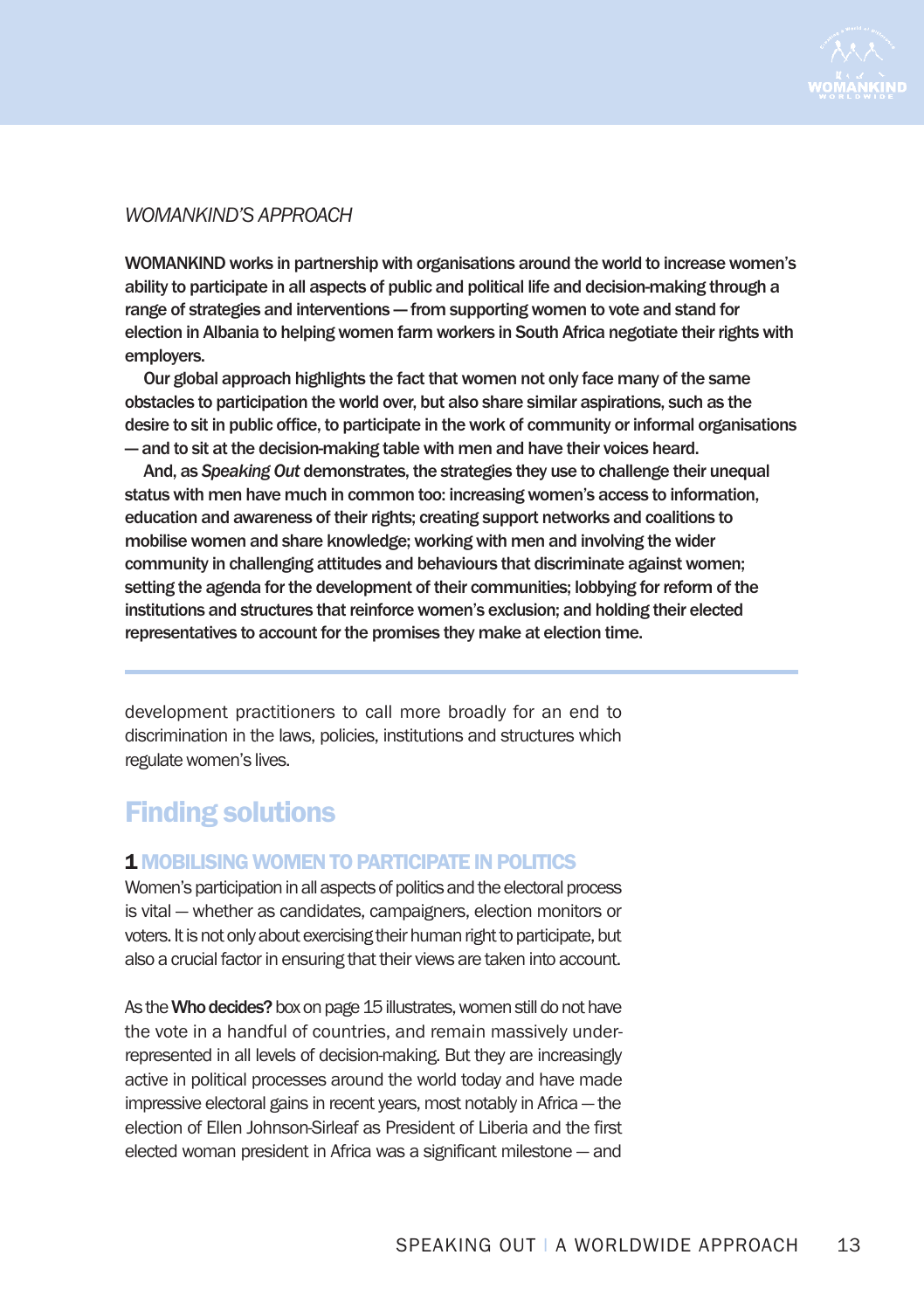

many more women elected at local level are gaining the skills to move into national politics. However, these advances do not yet amount to a step change in the political landscape.

The women WOMANKIND works with begin from a point of disadvantage —being less likely to have access to education, training and information than men, they are less likely to know their rights, understand the electoral process and how they can engage. As one Peruvian community leader put it: 'This is one of the problems of a lack of education — you cannot participate in politics…society makes you feel excluded. You can't be a Councillor if you have not completed secondary school.'

They have little time to get involved in politics, because the burden of work and family responsibilities tends to fall more heavily on women than men. And when they do have the capacity to get more involved in politics and decide to stand for election, they find their way further blocked: both men and women don't always respect women as leaders; newwomen candidates lack funds and support because they may not have the affiliations and connections of their male counterparts; political campaigning is combative and, in some cases, violence is used to intimidate women against standing; and electoral systems are unfavourable towards women.

It would be wrong to assume that once women gain access to political office, they are automatically able or willing to champion policies that promote gender equality and more equitable development. This underestimates the ability of existing power structures and institutions to corrupt, co-opt or marginalise women elected representatives in the same way that men can be manipulated.

But WOMANKIND believes that when women are represented in politics, their views and experiences are more likely to be taken into account. Their representation can also reflect the greater diversity of experience of those making the policies and provide important role models for wider society, as the following examples demonstrate.

## **Linking women MPs with their constituents**

WiPSU has developed 20 Community Constituency Forums (CCFs) nationwide to develop community-level political dialogue and activism amongst women. Forum members and their woman MP or councillor



*Women are becoming more active in political processes -- the electoral gains made in Africa are impressive.*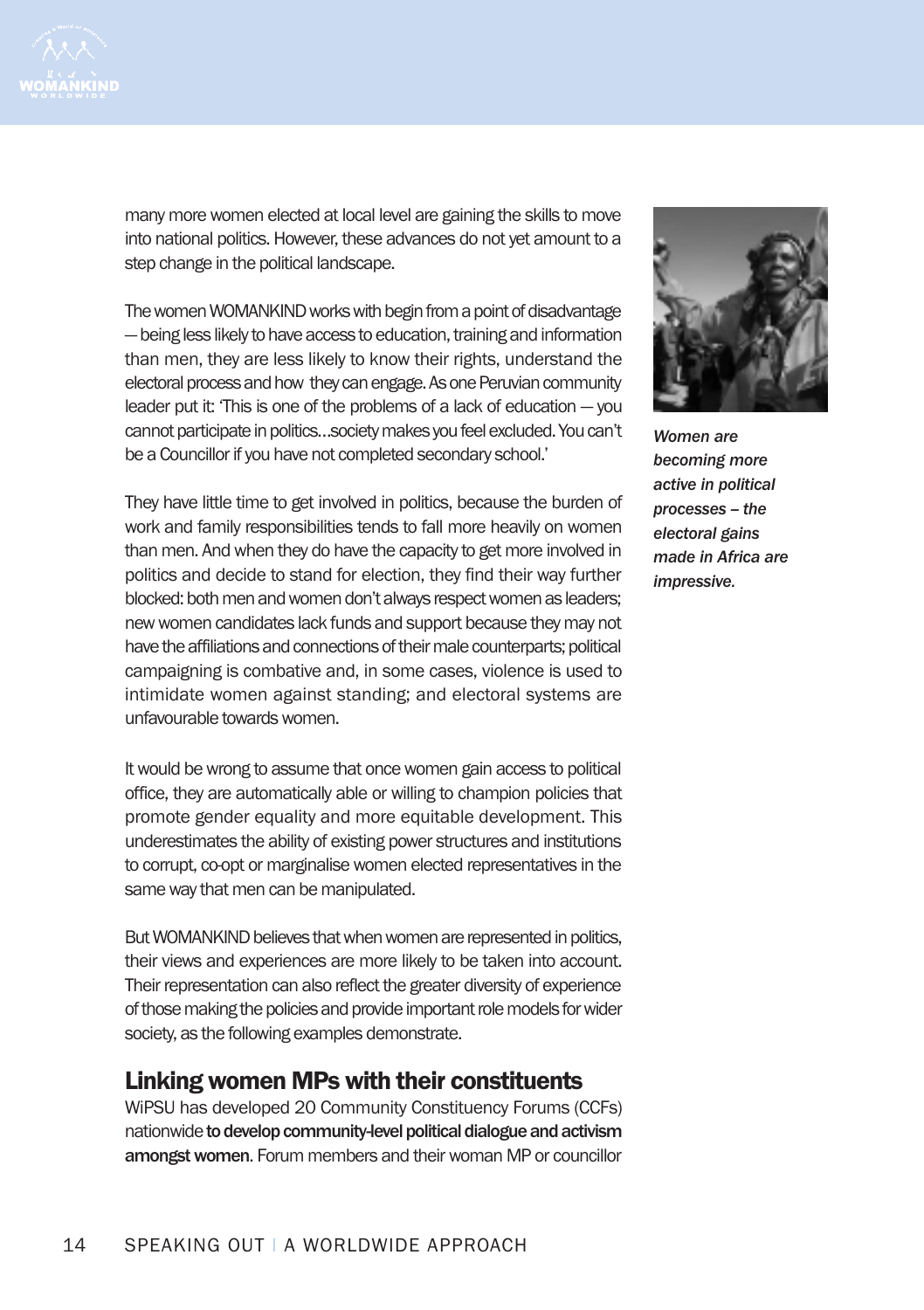#### *WHO DECIDES? THE FACTS*

The following statistics illustrate how women are currently participating in power structures and decision-making processes around the world. While the numbers involved are a useful benchmark, much more information is required about the quality of women's participation and whether they are able to participate fully — or whether they are marginalised, despite holding positions of power.

- ◗ At current rates of progress, gender parity in national legislatures won't be achieved until 2068 (*Gender & Equality, DFID, 2007*)
- ◗ As of January 2008, women accounted for just 17.2 per cent of all parliamentarians worldwide (Inter-Parliamentary Union (IPU). See www.ipu.org/wmn-e/world.htm)
- ◗ Only 19 countries have achieved the goal of 30+ per cent women's representation in national legislatures, a goal adopted by the Beijing Process in 1995 (IPU)
- Women's emancipation there are still countries where women do not have the right to vote or to stand for election, including Saudi Arabia and the United Arab Emirates, although the latter expects to extend voting rights to all citizens by 2010. See www.wisegeek.com/in-which-countries-are-women-not-allowed-to-vote.htm
- ◗ Regional averages the Nordic countries have the highest regional average for numbers of women in national parliaments (41.6 per cent); while the Pacific states (excluding Australia and New Zealand) come in at 2.5 per cent.
- ◗ UN peacekeeping women have steadily increased their level of representation in peacekeeping missions in recent decades and now make up 30 per cent of civilian staff, but the number of women serving as uniformed peacekeepers — both police and military — remains unacceptably low. In early 2006, women made up only 1 per cent of the UN's military strength and 4 per cent of its police. (Department for Peacekeeping Operations)
- In some regions of the world, especially sub-Saharan Africa, women provide 70 per cent of agricultural labour, produce over 90 per cent of the food, but are nowhere represented in budget deliberations. (World Economic Forum, 2005)
- ◗ The BBC reports that only 10 per cent of Directors of the UK's FTSE 100 firms are women.

—from any party — are nominated to these forums with WiPSU's support and comprehensive training on political processes and gender equality. They receive training in leadership skills, personal empowerment, communication and networking, and political processes. They are then supported to work closely with their woman MP or councillor to develop joint action-plans that map out community and policy priorities for the year ahead — and meet regularly to check progress, hold their MP or councillor to account on the delivery of promises made and to reflect on next steps.

Women MPs and councillors are thus challenged to take up the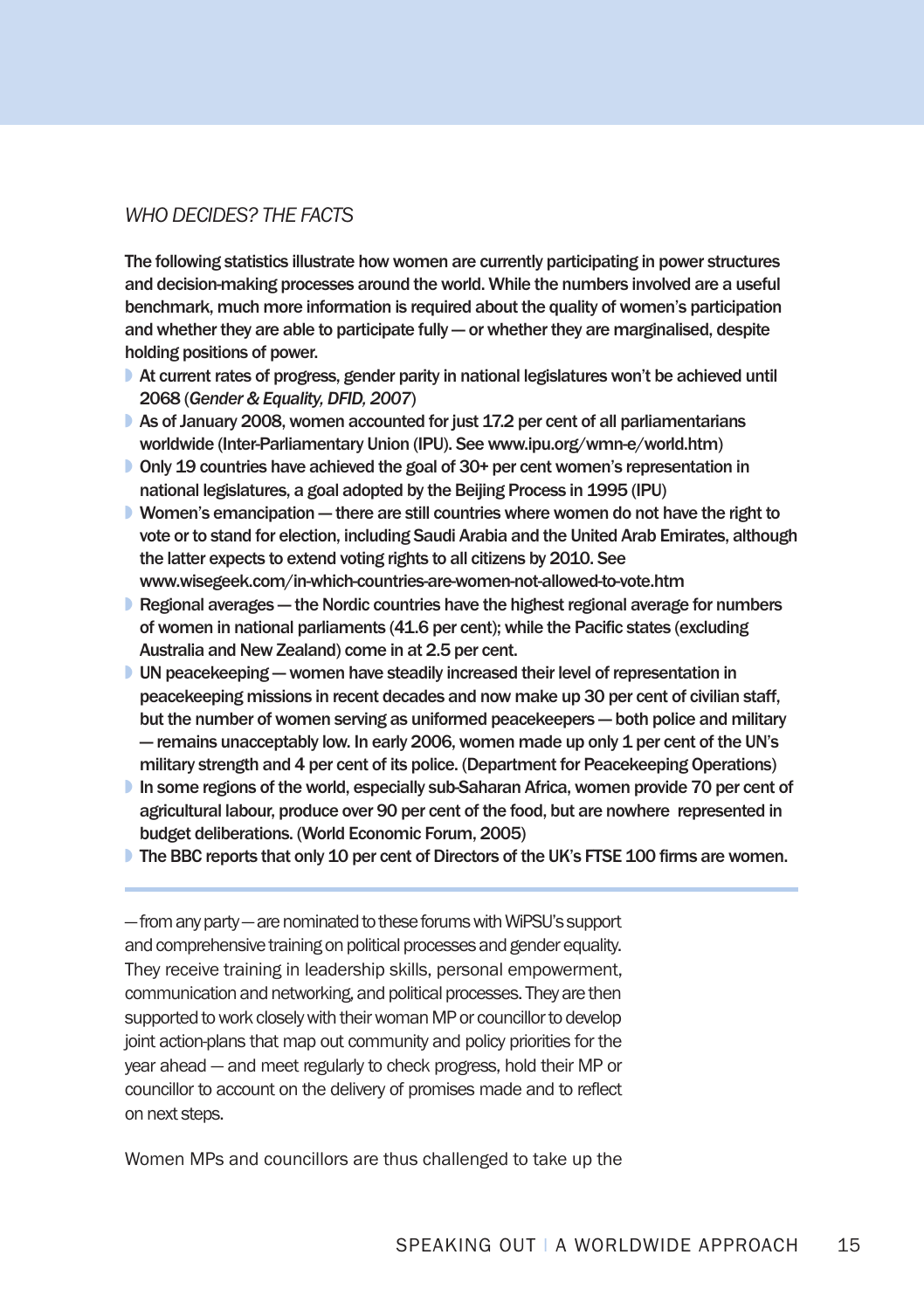

#### *CASE STUDY TRANSFORMING THE BUSINESS-AS-USUAL APPROACH TO POLITICS IN ZIMBABWE*

*As we write, the current socio-economic and political situation in Zimbabwe constitutes what is probably one of the world's most challenging environments in which to change existing political institutions and the dominant political culture. People live in a climate of fear and violence, spiralling economic decline has dramatically reduced their access to food, healthcare, education and employment — and the AIDS pandemic has claimed countless lives and orphaned more than a million children.* 

*And it is women who are disproportionately affected by these conditions: women shoulder the burden of care for orphans and relatives living with HIV and AIDS; domestic-violence cases have increased as political and economic frustrations have escalated; and women's marginalisation from decision-making means that their experiences of poverty are less likely to be addressed. Women in Zimbabwe now have the lowest life expectancy in the world.*

*Since 2001, WOMANKIND's partner in Zimbabwe, the Women in Politics Support Unit (WiPSU), has been working with women in poor and marginalised communities to increase their ability to advocate collectively and individually. In a country where 'spaces' for open and non-partisan public discussion about democratic processes and principles are virtually nonexistent, they are using creative ways to support women's participation in political decision-making — and to foster a culture of leadership which is more inclusive and accountable, by responding to the vagaries of Zimbabwe's constantly changing political landscape in a strategic way*.

demands made on them at Parliamentary and Council level and to find ways of lobbying further so that they are addressed properly. For example, in Ghutu South constituency, the woman MP took the CCF's concerns around high unemployment to local training institutions and secured vocational college places for young women. Ghutu South now boasts the highest young women's employment rates in the country.

As one MP explains, *'Our CCFs givewomen MPs a unique springboard to represent these issues in Parliament.*'An example of this is the issue of sanitary ware, the costs of which escalated beyond reach. The Glen Norah constituents brought this to the attention of their MP Priscilla Misihairabwi who raised the issue in Parliament and approached organisations such as Zimbabwe Women's Resources Centre, Crisis Coalition, WiPSU and Musasa Project to push for the 'delisting' of sanitary ware as a luxury item - thus making it more affordable. This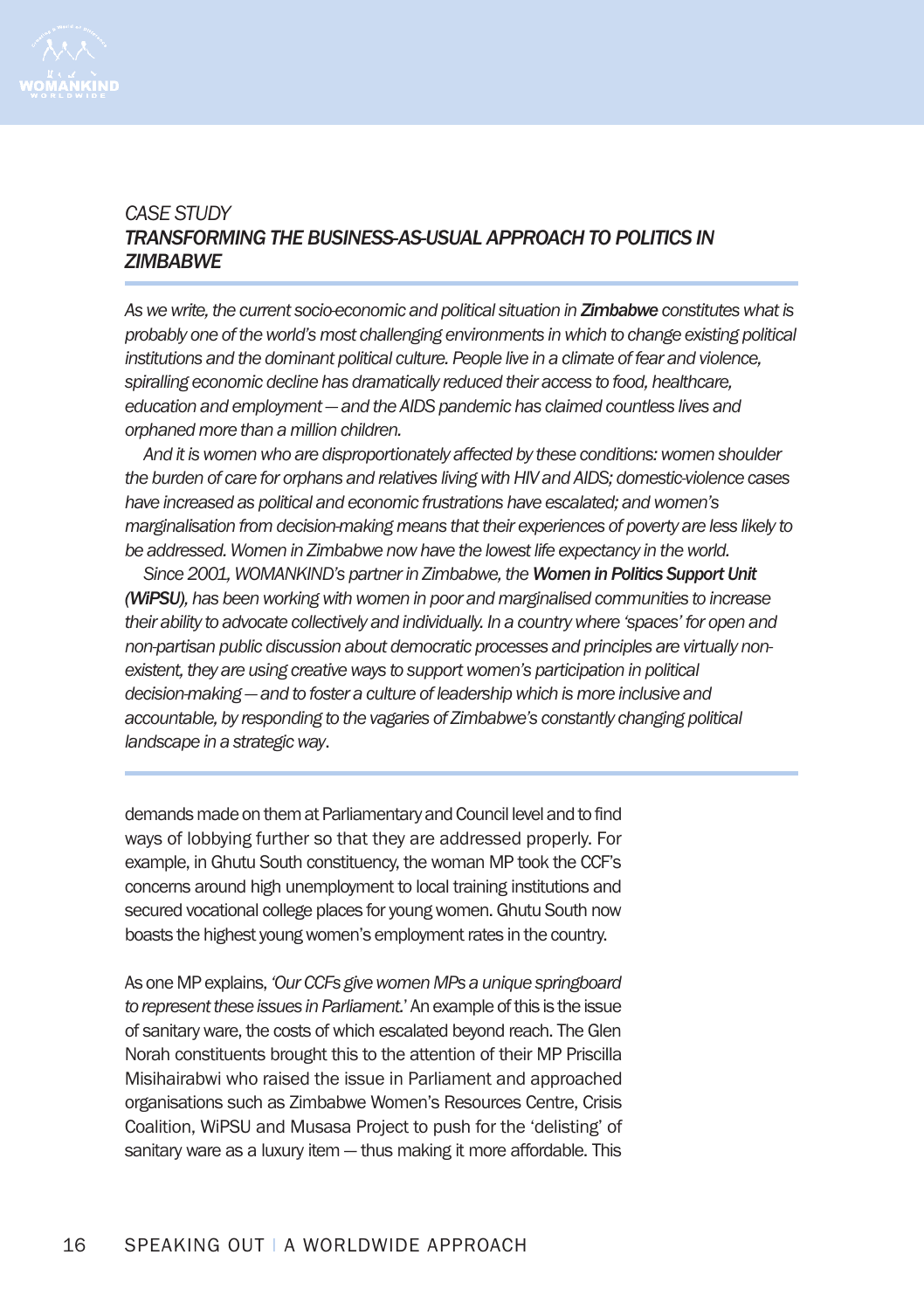

strategy was successful.

The process of linking CCFs and their elected representatives has also enabled members to support the re-election efforts of their MP or councillor, thus maximising the numbers of strong women candidates running for office — 11 out of 13 MPs were retained in the 2005 national elections with support from these constituency forums. And where women MPs lose their seats to men, WiPSU continues where possible to work with forum members and the new male MP to ensure that women's concerns continue to be raised and addressed in that constituency.

## **Increasing solidarity across party lines**

WiPSU also co-founded the cross-party Women's Parliamentary Caucus which has facilitated successful exchanges between women MPs and councillors from Zimbabwe's two main political parties, Zanu PF and the Movement for Democratic Change, on a number of subjects, including the impact of early marriage on girls, and bride inheritance. By maintaining a strictly non-partisan stance, WiPSU has been able to develop good working relations with members of both parties — and maintain access to otherwise sensitive political spaces. As one MDC MP explains, 'I went to Zambia with a Zanu PF MP and we spent four days together. There was no shouting as we were two women from one Parliament, one country. When we came back we were quite a team!'

## **Campaigning in Zimbabwe**

WiPSU also campaigns to increase the representation of women at all levels of political decision-making in Zimbabwe and is one of several WK partners to promote the international 50/50 campaign - a global campaign launched by WEDO (the Women's Environment & Development Organisation) in 2000—at country-level. The main aim of the campaign is to increase women's participation and representation, with an emphasis on national governments, around the world.

More than 300 organisations around the world have now signed up to the campaign and 18 national and regional campaigns have been launched under the umbrella of the global 50/50 network. The network provides members with an opportunity to share resources and information for promoting gender equality and women's representation, link with other organisations and individuals working on the same



**WiPSU, based in Harare, campaigns to increase the representation of women at all levels of decisionmaking in Zimbabwe.**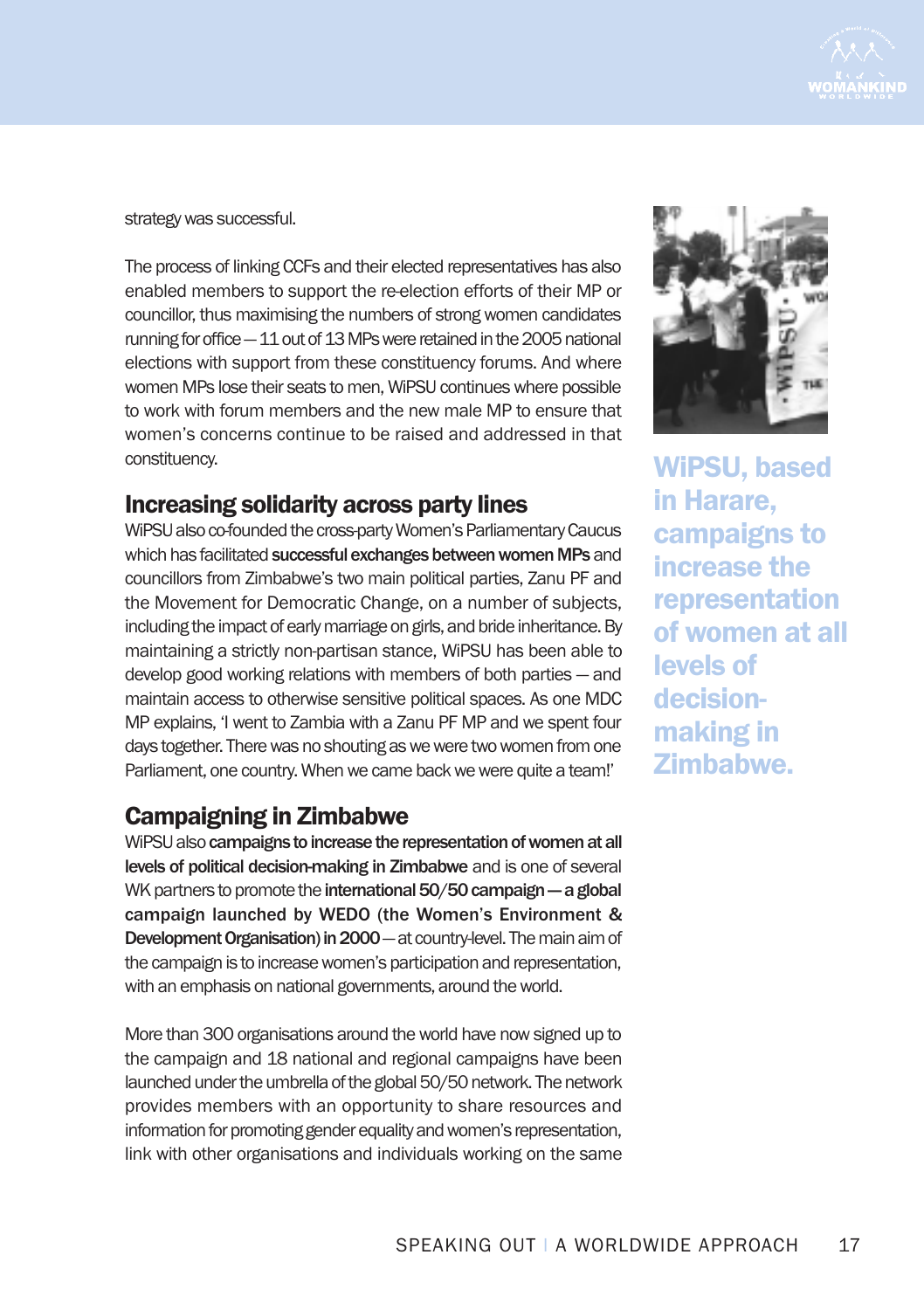

issues, and assess which strategies are successful.

In line with the Africa Union position currently being developed by the Southern Africa Development Committee, which stipulates that women should have equal representation with men in all areas of political decision-making, WiPSU embarked on a campaign to achieve 50 per cent representation of women in Zimbabwe's Parliament, Councils and the Senate in elections in 2013. This involves lobbying political parties, engaging the Women's Movement, and mainstreaming the 50/50 campaign to other civil-society organisations, the media and the public.

## **Lobbying for electoral reform in Albania**

Another strategy WOMANKIND partners are using to increase women's representation in politics is to lobby for electoral reform. Some voting systems can hinder the election and representation of women, whereas others may significantly increase their chances. The introduction of affirmative-action policies, such as quotas, may also help women overcome some of the obstacles preventing them from entering politics in the same way as their male counterparts.

In Albania, women's representation in government is one of the lowest in Europe — at around 7 per cent — and the current electoral system is just one of a number of factors preventing women from being elected to local and national government.

The country is struggling to make the difficult transition from 47 years of Communist rule to a multi-party democratic system and a more openmarket economy. Some state institutions are inefficient, corrupt and regarded with suspicion — and there is violence both inside and outside party politics — but a resurgence of traditional and patriarchal attitudes and the burden of domestic responsibilities on women in the absence of welfare provision also continue to obstruct progress.

## **Forming a coalition**

At the beginning of 2006, WOMANKIND's partners, the Albanian Centre for Population & Development (ACPD) and the Independent Forum of Albanian Women (IFAW), formed a coalition made up of local and national women's rights and youth organisations, political forums, lawyers, journalists and MPs to promote women's participation in politics. This increases the number of voices calling for electoral reform,



*South African women on the march for better jobs and better lives.*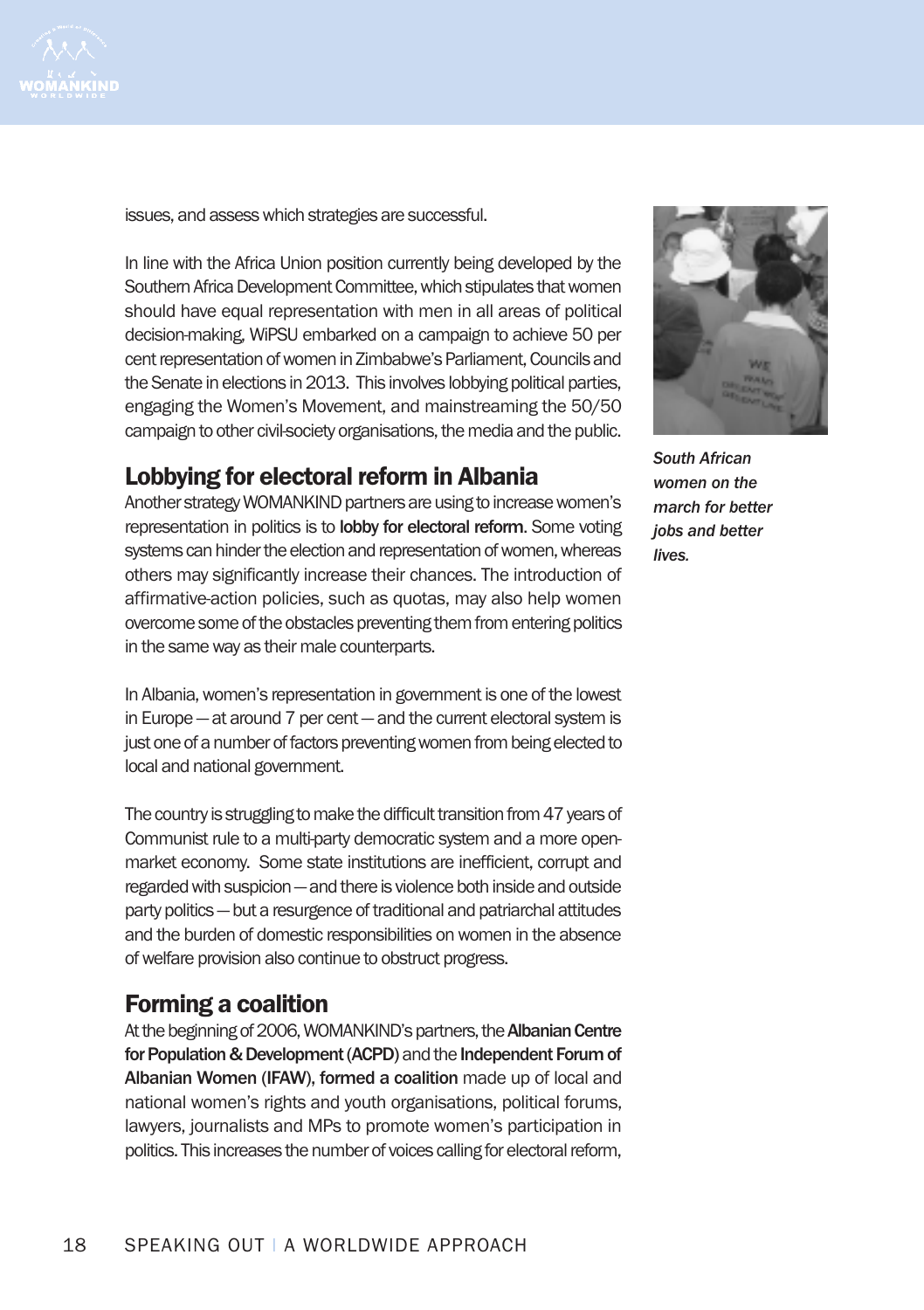

#### *QUOTAS & ELECTORAL SYSTEMS*

Electoral systems and the use of quotas affect women's representation in different ways, depending on how they are combined and which system is used. Research has shown that those countries with a critical mass of women parliamentarians — at least 30 per cent — all implement quotas in combination with a proportional-representation system.

**Electoral systems** — electoral systems are usually described as either proportionalrepresentation or majority systems. Both exist in a variety of forms, but PR systems broadly refer to systems where seats in parliament are more or less in proportion to the number of votes cast. Majority systems refer to the division of voters into multiple electoral districts, and are often known as 'first-past-the-post' or 'winner-takes-all' because the candidate who wins the highest number of votes within that constituency wins that election.

PR systems are widely thought to be more favourable to representation of women and other traditionally excluded groups, such as ethnic minorities, than majority systems, but a whole range of different variables within this will influence whether women are elected, such as the attitude of the electorate, women's ability to participate in voting, whether women candidates are trained in campaigning, running for election and raising funds for election campaigns, the size of the district and political party, and the individual-country context.

**Quotas** — quotas refer to the percentage of seats reserved for citizens who are underrepresented in political and other institutions. This type of affirmative-action policy may kick-start moves towards gender equality and greater representation of women in parliament and local government. According to the Inter-Parliamentary Union, of the 19 countries that had reached 30 per cent or more women in Parliament in 2006, 16 of them use quotas. But again, other variables need to be considered, such as whether the quota is legally enforceable, or if certain provisions of the electoral system negate the effects of a quota system. Opponents of quotas, including some women, claim that women should be selected on merit, but this assumes a level playing-field from the outset.

and promotes greater public acceptance of women leaders through the media — and educates young women and men about the importance of voting and becoming politically active. The coalition is represented in 32 out of 36 districts of Albania, ensuring grassroots support and inclusion in the campaign.

Their collective campaign to reform the electoral process has focused on a quota to reserve for women a minimum of 30 per cent of all seats in local and national government — and a move to a proportionalrepresentation system from the current mixed electoral system in which some members are elected through a PR system and others are elected through a majority system. Lobbying in-country has been complemented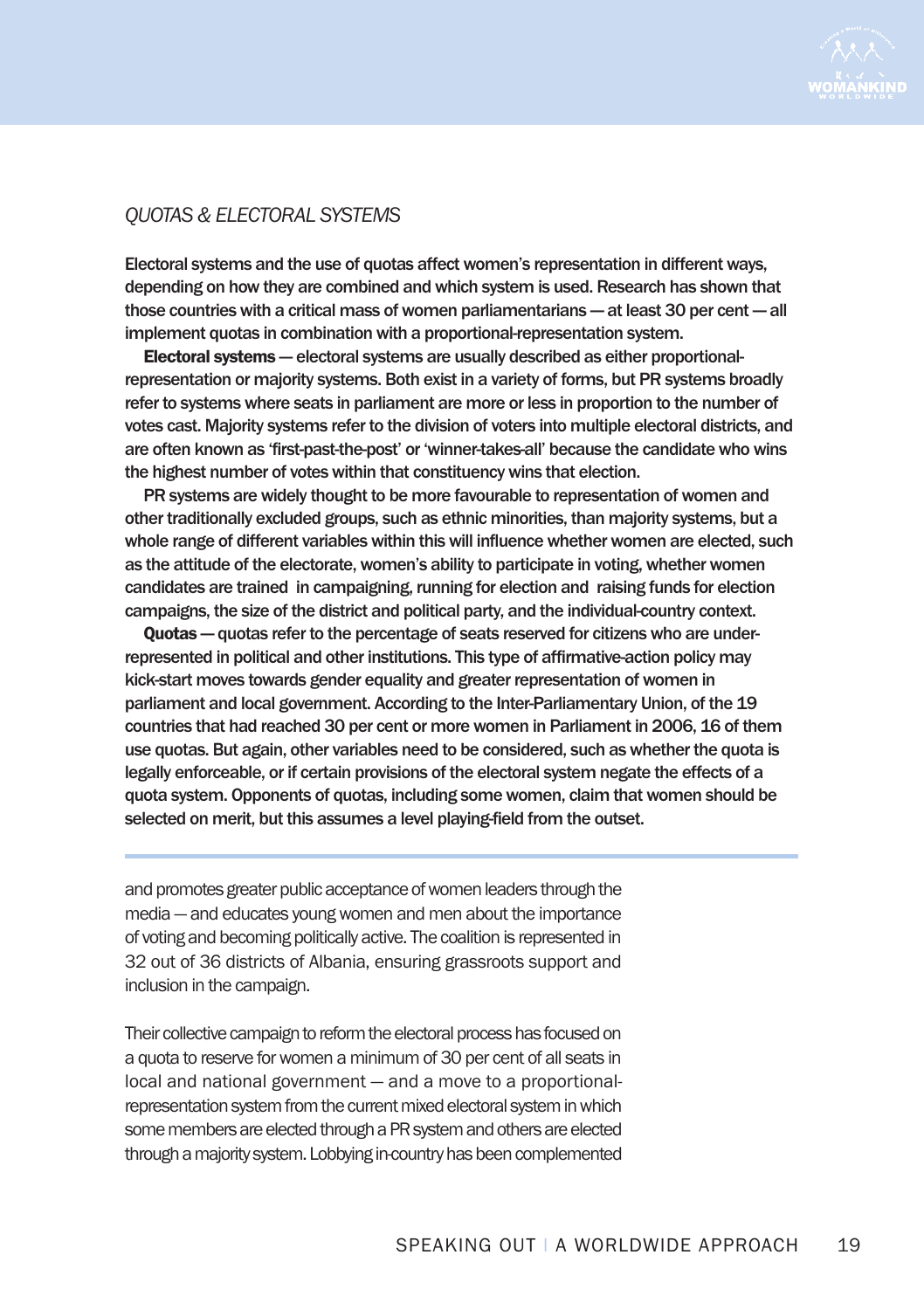

by lobbying of members of the European parliament — with WOMANKIND — to put pressure on the government to adopt these reforms as a necessary step towards fulfilling the country's ambitions for EU accession.

The coalition's strategy proved partially successful. The main political parties agreed to set quotas at the 2007 local government elections — 25 per cent for the Democratic Party and 50 per cent for the Socialist Party, respectively. But, while these quotas are established in party statutes, they cannot be legally enforced, unlike legislative or constitutional quotas which allow sanctions to be issued.

These results also highlight that reform of electoral systems and the introduction of quotas are only two measures for increasing women's representation — it is important to work on many fronts at the same time. For this reason, ACPD and IFAW are also working to address the changes needed in attitudes to strengthen society's view of women's leadership roles and to encourage a more progressive style of politics in the future.

#### **Working with the media to change attitudes**

The influence of the media in an election process cannot be overstated. So both of WOMANKIND's Albania partners, together with other members of the coalition, have invested considerable time and resources in building alliances with local and national reporters and editors — and in training them to challenge existing stereotypes. This has had remarkable results: women leaders and their views are presented respectfully on TV and radio, and women candidates say that the quality of coverage given to women's issues is starting to improve. These changes increase the public's awareness of the issues — and challenge the commonly held belief in Albania that there is no place for women in politics.

Other important aspects of the coalition's approach include lobbying male MPs to support women's candidacy, and providing support and training to women candidates and MPs. The lobbying has not yielded significant results as yet — the MPs' verbal commitments have yet to translate into action — so our partners are now targeting the party leaders to gauge the level of their support and to hold them accountable for these clear promises. They are also exerting pressure through the

**'Helping women develop their leadership skills led to a 245% increase in women candidates in the 2005 election.'**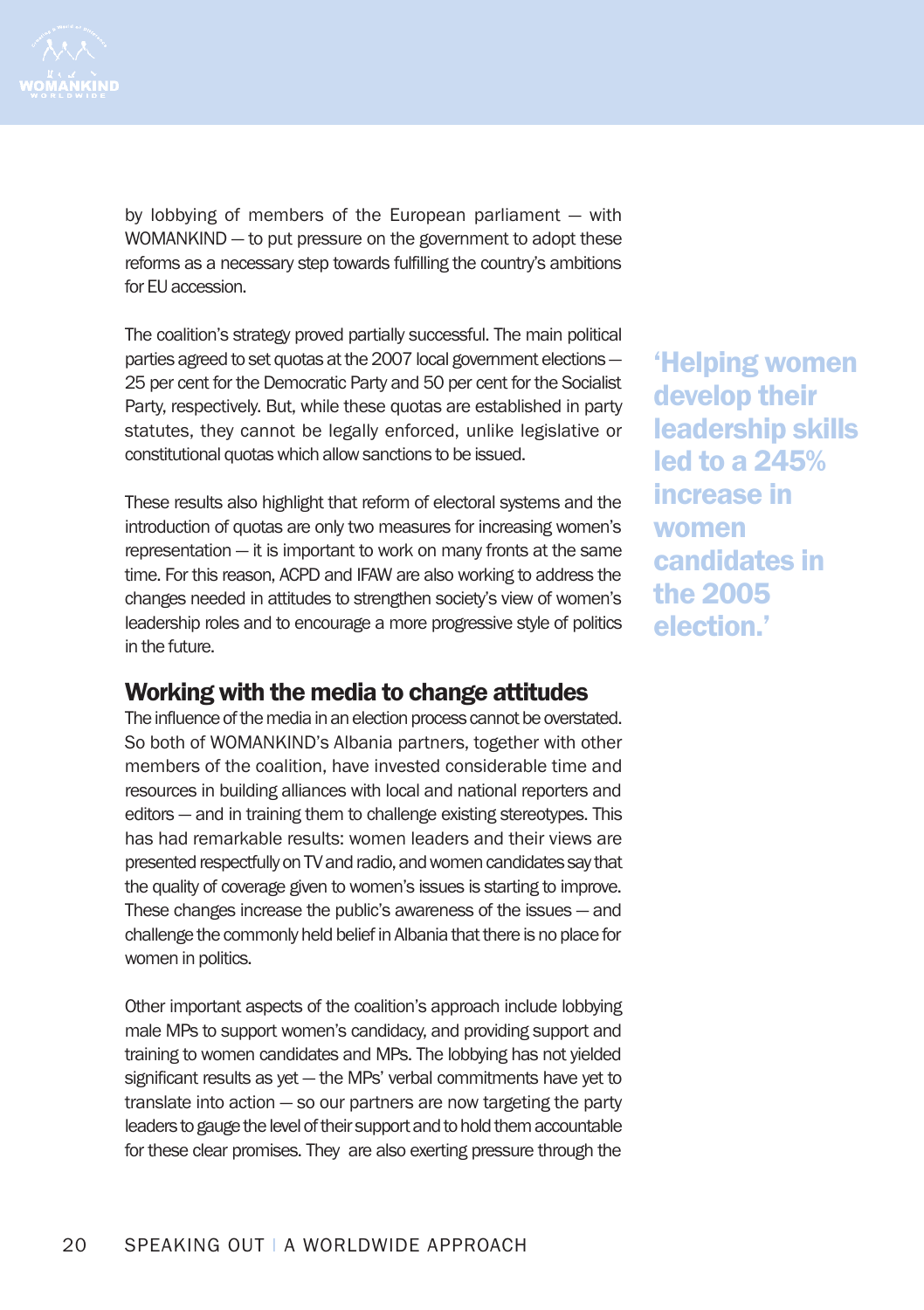

combined voice of members of the coalition.

Conversely, the strategy of equipping women candidates and MPs with the information and skills they need to become effective leaders has seen spectacular results, with a 245% increase in women's candidacy in the 2005 general election.

#### **2HOLDING POLICYMAKERS ACCOUNTABLE**

WOMANKIND believes that women's participation is a prerequisite of a functioning democracy — democratic governance relies upon the full participation of both women and men in shaping legal and political institutions — and policies — that promote their rights. Otherwise, the laws, policies and government institutions that govern everyday life will not reflect the needs of all citizens, and there will not be progress towards gender equality.

## **Creating a network**

Another of WOMANKIND's partners in Peru, Calandria, has found a different way to ensure women take advantage of the decentralisation process in Peru — by creating a regional network of women community leaders in the district of San Martin. The women, already active

#### *CREATING SPACE FOR WOMEN IN PERU*

In **Peru**, government decentralisation has provided women's-rights advocates with an opportunity to promote local women's involvement in public policymaking. As the decisionmaking powers of regional and local government have increased, so have citizens' opportunities to scrutinise and influence public policies — and to hold public officials accountable.

WK's partner **Asociacion Aurora Vivar (AAV)** is supporting the Regional Governments of Ica, Pasco and La Libertad to **develop Regional Equal Opportunities Plans** that include specific measures to tackle violence against women, reduce maternal mortality, and promote women's employment, education and literacy.

AAV facilitated the participation of women from these communities in the drafting of the plans, thus ensuring that *their* concerns were addressed. In Ica and La Libertad, AAV also helped to establish Women's Watchdog Committees to monitor the implementation of these plans. Women were elected from within their communities and AAV has provided training in advocacy, negotiation, gender budgeting, employment law and ongoing advice and support to the committees.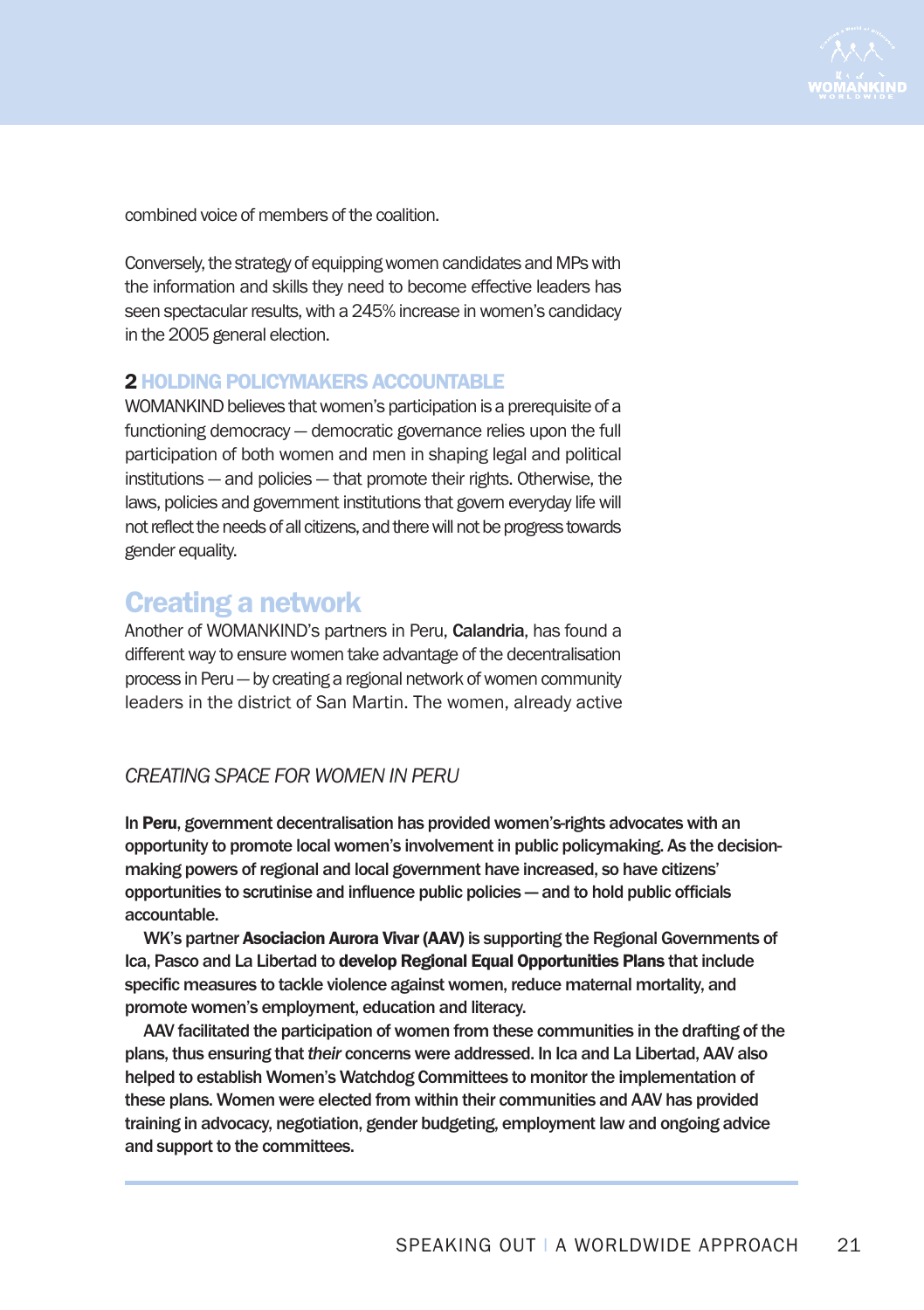

#### *CASE STUDY SCHOOL FOR ALBANIA'S WOMEN LEADERS*

*In 2006, IFAW and ACPD established a summer school for potential women leaders, in collaboration with the University of Tirana. The annual gathering fills a gap in traditional education with its specific focus on the factors that contribute to and hinder the role of women in Albanian politics; the study of democracy-building and election systems; looking at strategies for engaging in politics; and exploring gender equality and women's-rights issues.*

*The course lasts 10 days, and afterwards the participants have the opportunity to link up with the Coalition and to political parties. It attracts women from all sections of society, including office staff, students, members of political forums and women running as councillors in local elections. Kamila Petriti, a 30-year-old, part-time law student and police officer, attended the 2007 summer school. She had been thinking about a career in public administration, but now she hopes to enter politics: 'This course has given me the confidence to make a career out of politics. If women try hard to enter politics, the future will be good. Greater numbers of women in politics will mean a less aggressive style of politics. Men shouldn't think that women can't hold these jobs. It's not easy as men don't want to give up their positions of power to women, so we need to join forces and work with men to convince them. Women should take up these positions and show others that they have the solutions.'* 

*Another summer-school participant realised that aggression doesn't equal success: 'Before, Ifelt that a woman needed to be like a man to be successful. But having participated in WOMANKIND's programme I've learned that to be successful doesn't mean one needs to be aggressive. Women should and can be themselves.'*

*Diana Çuli is the Chair of IFAW: 'When we started to campaign on women's issues 10 years ago, wewould have struggled to find women to participate on such a course. Now we have to turn many women away. This is a very positive sign that the women's movement is growing and there are more and more women who are taking a proactive attitude towards politics and are willing to take the time to prepare themselves for a political career.'*

members of their communities, were invited to join the network and were given in-depth training on producing gender-sensitive budgets, media training, monitoring and implementation of government policies and legislation, mechanisms for holding regional and local governments to account, and public-policy formulation.

Calandria provided individual support to women leaders. This took the form of advice, information and support with proposal-writing for participatory budgets — a process of involving the community in decisions about spending priorities. They also helped network members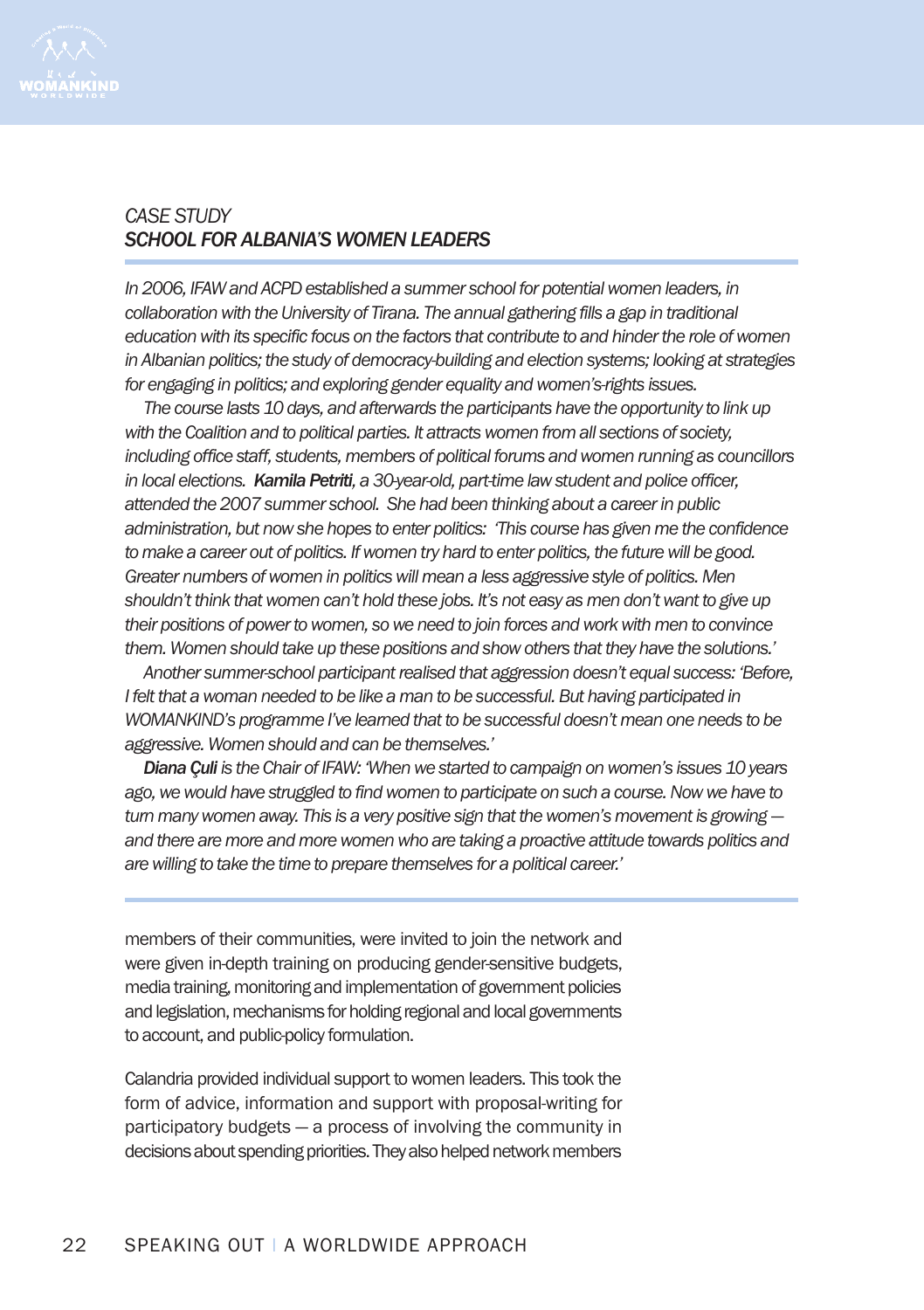

to understand the opportunities to engage with and influence public officials — and supported them in the process of engaging with government representatives. Paulina Valdivieso (right) is a member of the regional network of women leaders: *'Our work began when Calandria established a network of women working to address violence.* 

*'Before long, we were analysing the other problems women in San Martin face* — *we decided to form a network of women leaders. We were, more or less, 80 women from different provinces and we created a proper management structure for taking decisions.* 

*'Through the network, we produced a "gender agenda" outlining our main priorities for tackling gender inequality and presented this to the regional government. At first they were not interested, but we kept going! Then, just before the regional elections, we organised a public event at which we presented the agenda to all candidates. Now we have established working commissions with the authorities and we meet regularly to discuss these issues in more depth.'* 

The network took advantage of the regional electoral process in 2006 and prepared a 'gender agenda' based on the needs and concerns of women in their communities. They presented this to all the regional candidates standing for election in San Martin. All the candidates signed up before the election, and many of the proposals have now been implemented by the Regional President. In addition, 11 of the women involved in drawing up the agenda were invited to run as candidates by political parties in the local and regional elections — and one was elected, a tremendous achievement in such a male-dominated political environment.

While there are still numerous obstacles to meaningful participation in politics at this level, the experience of Calandria and AAV shows how decentralising governance can make it easier for women and other marginalised groups to influence decision-making processes. But this needs to go hand-in-hand with training and support for women activists, so that they can lobby public officials for more transparent governance and policymaking that is responsive to the needs of women and other marginalised groups. Crucially, the experience in Peru has given the women's organisations increased credibility — and the impetus to continue campaigning on these issues.



*Paulina Valdivieso and her network colleagues presented their 'gender agenda' to regional government: 'at first they were not interested, but we kept going ...'*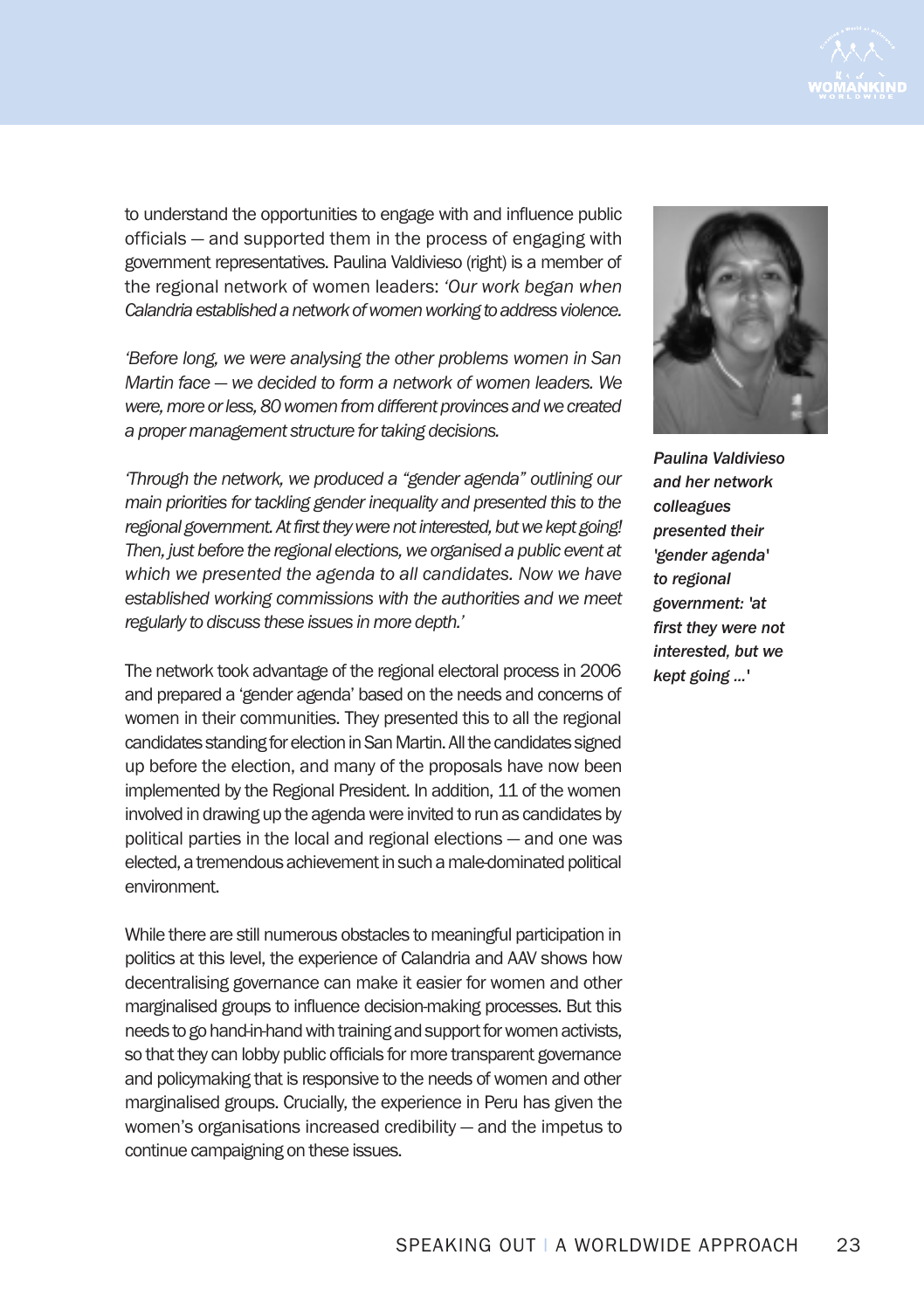## **Shaping local-government policy in South Africa**

Decentralisation of power and authority has also provided greater opportunities for local people to become involved in the scrutiny of government policies, delivery of local services and allocation of funding to communities in South Africa.

WOMANKIND partner, the Gender Advocacy Programme (GAP), plays a key role in getting women from marginalised communities to start a dialogue with local-government decision-makers. GAP workers 'translate' the legal jargon of legislation into accessible language, and mobilise and train women to build their skills and confidence, so that they can advocate and lobby for themselves.

In 2005, GAP assisted the municipal government in Drakenstein, Western Cape, to develop a gender policy. This initiative arose out of research GAP conducted which examined and assessed how the impact of municipal services differed, depending on whether you were a man or a woman. One of the many recommendations to emerge from the report was the need for municipalities to take steps to strengthen internal structures to promote gender equality across all functions of municipal government to: ensure that municipal services were better able to respond to women and men's specific needs and interests; and to encourage a more gender-sensitive, organisational culture within the municipality and in all its systems and processes. The process of formulating the policy took seven months in total and involved focusgroup sessions with all stakeholders, including the mayor, deputy-mayor, key officials and staff within the municipal government and, crucially, community women, to help the municipality understand issues of diversity, inequality and gender discrimination in the community.

#### **Listening to women when drafting policies**

Consulting local women was at the heart of the process. Over 10 weeks they took part in a series of focus groups at the municipal-council chambers with councillors, municipal officials, community-based organisations and trade unions. By working together, the participants were able to agree the key priority areas to be addressed — and to establish roles and responsibilities for implementing the plan.

The issues they raised ranged from concern about the lack of support



*Posters illustrating the role of memorable slogans in calling for change: 'A stronger nation needs women's representation.'*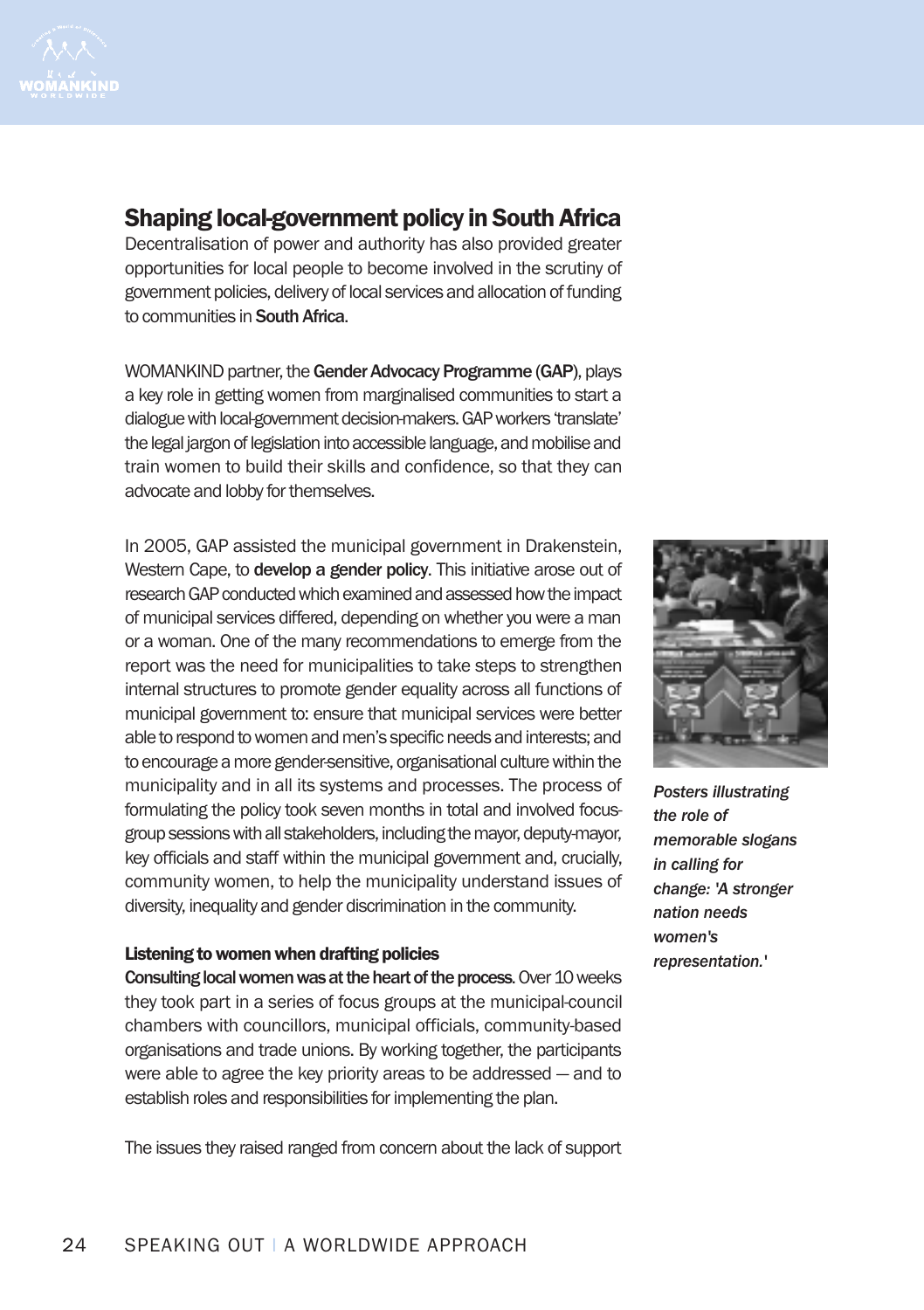

for women providing, on a voluntary basis, home-based care to those living with HIV and AIDS, to dealing with domestic violence and refuse collection. Women municipality staff were also given the opportunity to raise their concerns and suggest ways of transforming the institutional culture by, for example, increasing the number of women in management, and paying greater consideration to the specific needs of female staff

Creating a level playing-field at the beginning of meetings so the women did not feel intimidated by officials was key to their success. The methodology used in focus groups deliberately encouraged participants to work collectively around key themes. There were also opportunities to exchange skills and share learning between participants and the facilitators and amongst participants themselves. This all helped to establish an environment of mutual respect and understanding.

*'Women must be involved in politics because we need help in the community and they can address the politicians. Those in higher ranks must know what is happening in our communities. Maybe one day the whole of South Africa will be led by women, because women are so strong!'*

#### Florence Njila, from Paarl district, Western Cape

Unfortunately, despite all the hard work, Drakenstein municipality did not formally adopt the policy at the end of the process but, in the words of one of the organisers, 'one shouldn't undermine the empowering aspects of the process itself where women felt that they were able to influence policy and programmes at local level.'

As we write, GAP is continuing to push for the adoption and implementation of the gender policy. In the meantime, in recognition of the strength of the process and resultant draft policy in Drakenstein, GAP was contracted by the Department of Provincial and Local Government to draw up a national gender-policy framework. This was finalised and launched in September 2007. This policy provides guidelines on how to integrate women and men's specific needs and concerns in all aspects of policymaking and WOMANKIND and GAP hope that, ultimately, the policy will be used by all municipalities in South Africa. (see report on WOMANKIND's website at www.womankind.org.uk)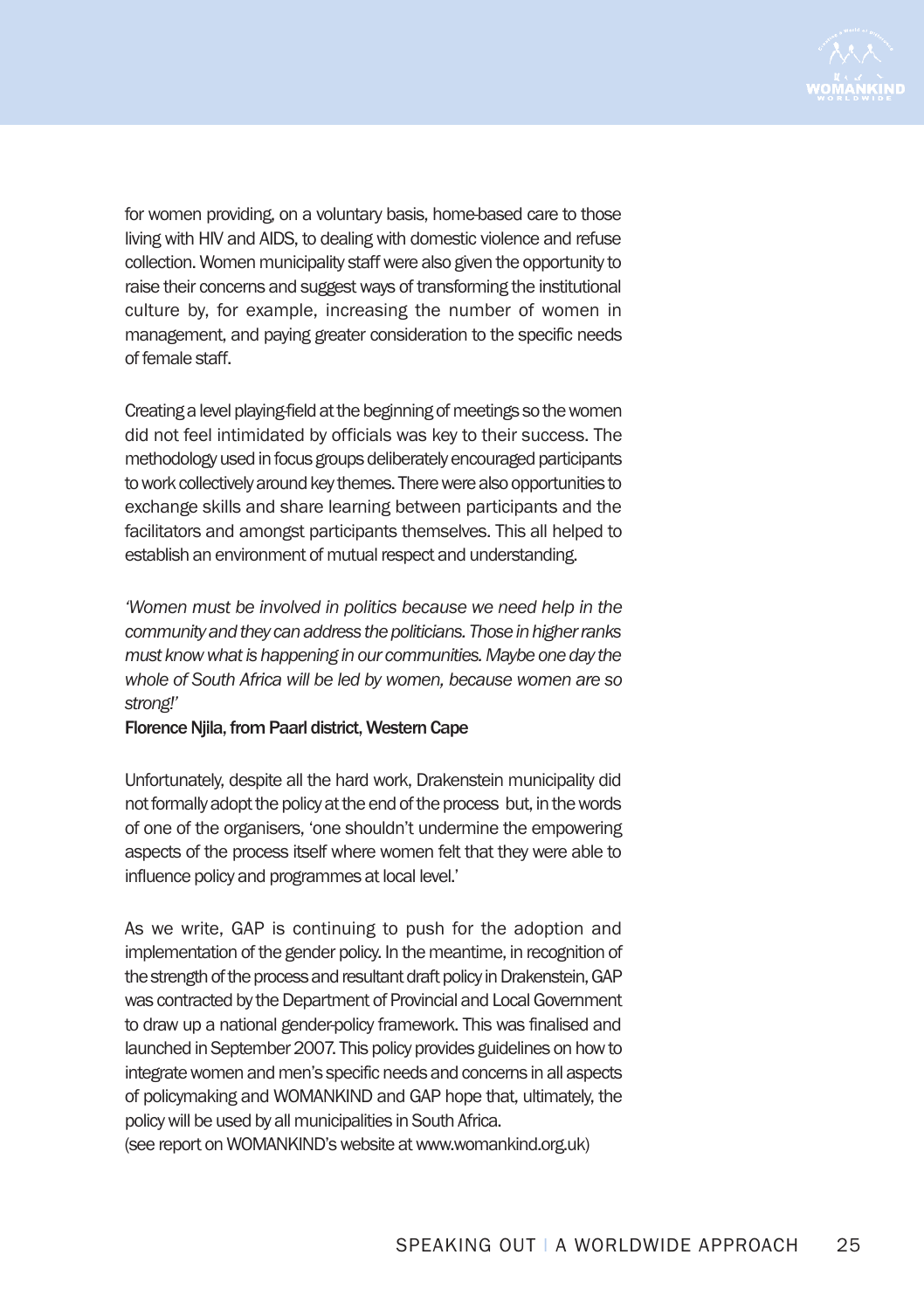

#### *CASE STUDY SECURING SAFE WORKING CONDITIONS*

A farm in Grabouw, the commercial centre for what is the largest, single-export fruitproducing area in Southern Africa, produces apples for the local and international market and is a great example of how, once they understand their rights, women can take action and realise their entitlements.

Women on the Grabouw farm did occupational health and safety training with Women on Farms in April 2005. Shortly after, they were instructed by the farm manager to go into a section of the orchard that had just been sprayed with pesticides. In the past this had been normal practice and the women would have complied without thinking twice. But because they'd attended the WFP workshop, the women refused to comply and, at a meeting with farm management, they challenged the manager on his failure to adhere to the relevant provisions of the Occupational Health and Safety Act.

During the meeting the women explained that they now knew how to protect themselves from exposure to pesticides. The manager was not happy, but eventually conceded and, since then, the women have not been forced to work under such unacceptable conditions. A small victory by women, for women!

#### **3DEMANDING AND NEGOTIATING RIGHTS IN THE WORKPLACE**

One of the basic rights of women is not to be discriminated against in the workplace — but women continue to experience marginalisation and abuse in employment which prevents them participating equally and achieving their full potential.

Not only do they tend to be paid less than their male counterparts, but they are more likely to be employed in low-paid work in the informal economy because work that is seen as traditionally 'female', such as caring and cleaning, tends to be underpaid and undervalued. These jobs are characterised by poor working conditions, with little or no labourstandards protection. In addition, women's massive contribution to agriculture globally is not well-recognised within the market economy.

In order to improve their rights and have a say in what they want and need from employers, women need a voice in the workplace. Yet they are often sidelined, even within the unions which are meant to represent their needs, because they tend to be dominated by men.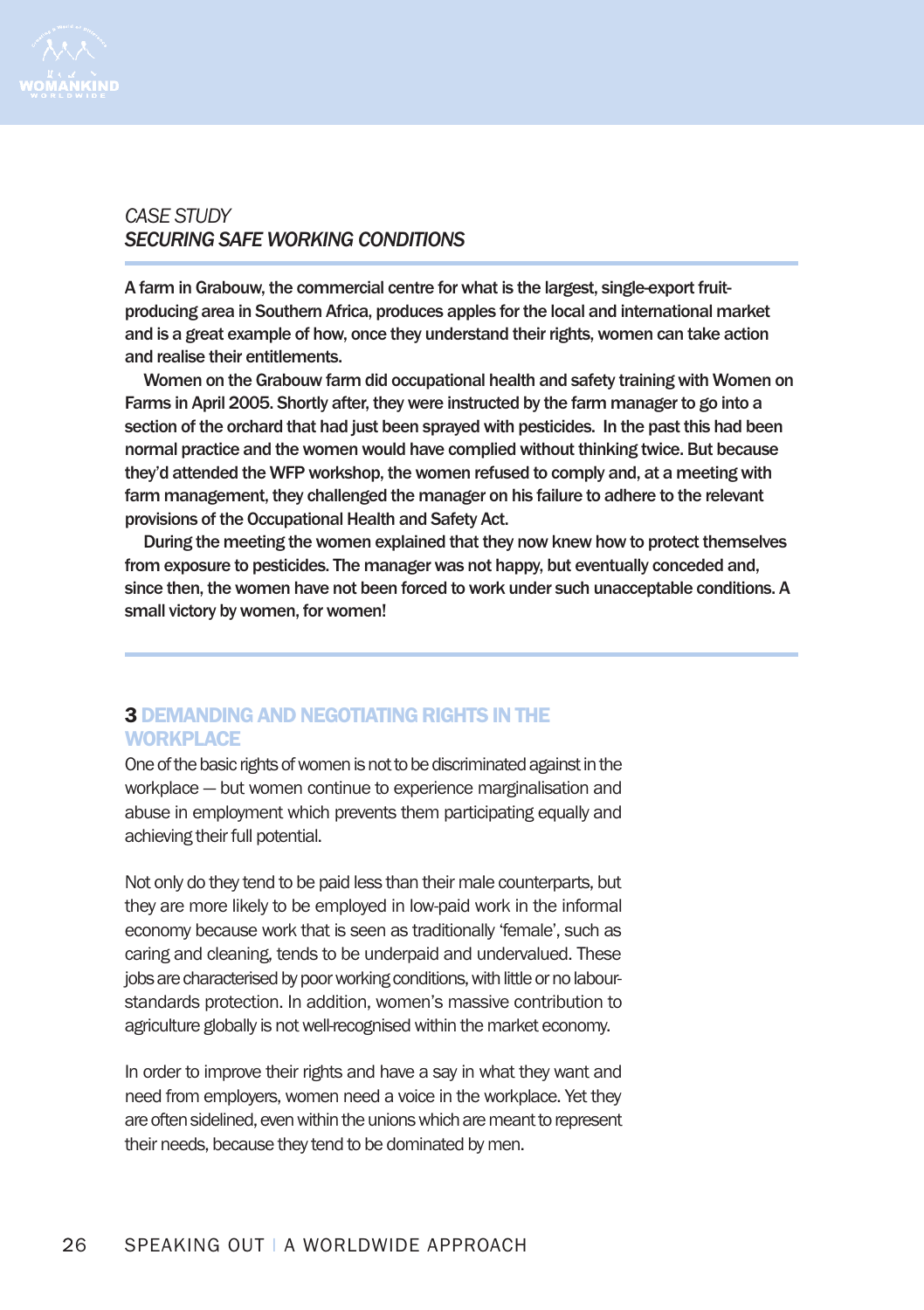

## **Organising for change**

Women on Farms Project, another WOMANKIND partner in the Western Cape region of **South Africa**, provides support to women working in the agricultural sector so that they can organise and speak for themselves. WFP's approach has centred on building the capacity of women as agents of change and as leaders in their farming community, but it also works with men and young people to counter stereotypes and strengthen women's position in agriculture and the home — and facilitates networking between people from different farms to learn from each other's experiences and strengthen collective action.

#### **Providing training to build women's confidence and skills**

Women on Farms provides training on personal development and leadership skills — in addition to training in specialist areas, such as labour rights and the safe use of pesticides — and their sexual- and reproductive-health rights and services. Farm committees mobilise to lobby and raise awareness amongst farmers and their community on a range of issues, including housing, labour contracts, working conditions, access to basic healthcare and sick leave — as well as sexual violence perpetrated by farmers and farm managers.

As a result, women involved in the programmes are gradually learning to represent and help themselves and secure significant improvements in their living and working conditions.

In 2004, Women on Farms' support for the development of farmwomen's participation and agency led to the creation of a sister organisation, the women-led trade union Sikhula Sonke ('We Grow Together'), which plays a very active role in negotiating better working and living conditions for its predominantly female membership. Around 3,650 members now take part in negotiations through 85 farm committees. Sikhula Sonke members often speak on behalf of farm workers on key platforms such as public hearings on the agriculturalsector minimum wage.

#### **4PROMOTING WOMEN'S ROLE IN ADVANCING PEACE AND SECURITY**

Women suffer disproportionately during and after war and civil conflict, because existing inequalities are magnified and social networks and government infrastructure break down, leaving them more vulnerable to displacement, violence and abuse. They are often portrayed as victims



*Women on Farms, in Western Cape, lobby on housing, farmworkers' terms and conditions and sexual violence in the workplace.*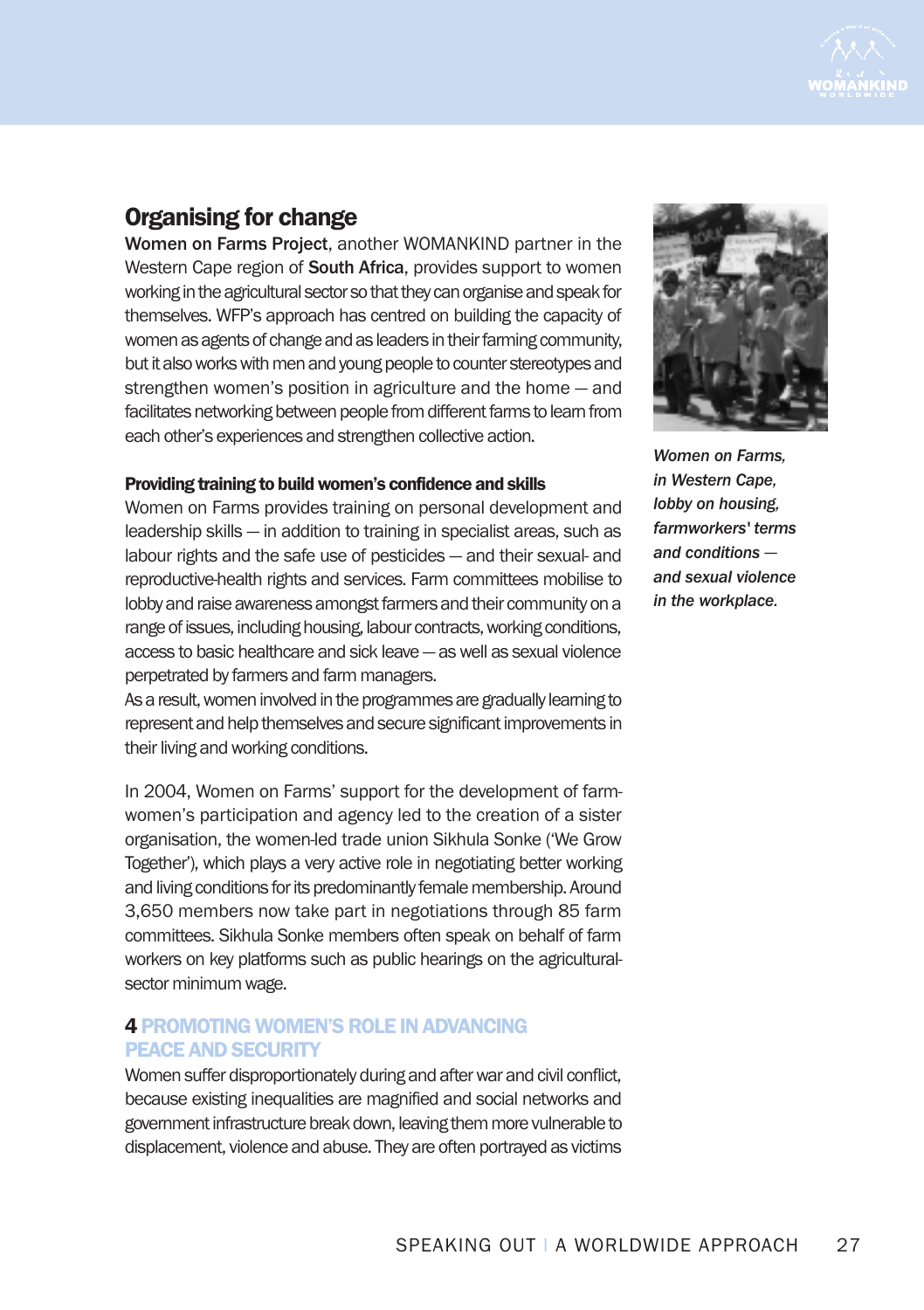

of conflict, but this ignores the crucial role that women play in negotiating peace, preventing outbreaks of violence and providing support to those affected by conflict.

United Nations Security Council Resolution 1325, adopted in October 2000, stresses the importance of women's equal and full participation as active agents in peace and security. But governments have been slow to implement it and have made little effort to integrate gender perspectives in conflict prevention, management and resolution. A review of progress five years after the adoption of 1325 highlighted that women are still massively under-represented in decision-making to negotiate peace agreements or post-conflict reconstruction processes; defence-force peacekeepers are not trained in gender analysis, and few women participate in peacekeeping missions.

## **Challenging prevailing cultural norms in Afghanistan**

In Afghanistan, a country that has experienced some of the world's most brutal and protracted violent conflicts, there have been significant gains in the numbers of women in Parliament in recent years — there are currently 91 female MPs representing over 25 per cent of the Lower House in the National Assembly — but this has not delivered true empowerment for women, as some Western leaders have claimed. In reality, women MPs are regularly silenced or intimidated. Women's-rights activists express deep frustration at the little say they have in setting the development-aid and reconstruction agenda for their country — and ordinary Afghan women continue to face systematic discrimination and violence in their households and communities.

WOMANKIND has been supporting three Afghan women's organisations — the Afghan Women's Education Centre, the Afghan Women's Network and the Afghan Women's Resource Centre — in Kabul, Jalalabad, Mazar-i-Sharif and Peshawar since 2003. We are promoting the active participation of women and girls in Afghan society, by giving them the practical skills ands resources they need to rebuild and develop their communities after decades of conflict.

Afghan women face enormous obstacles: violence against women and girls is pervasive within Afghan society; deeply entrenched patriarchal attitudes and values dictate that women should be confined to the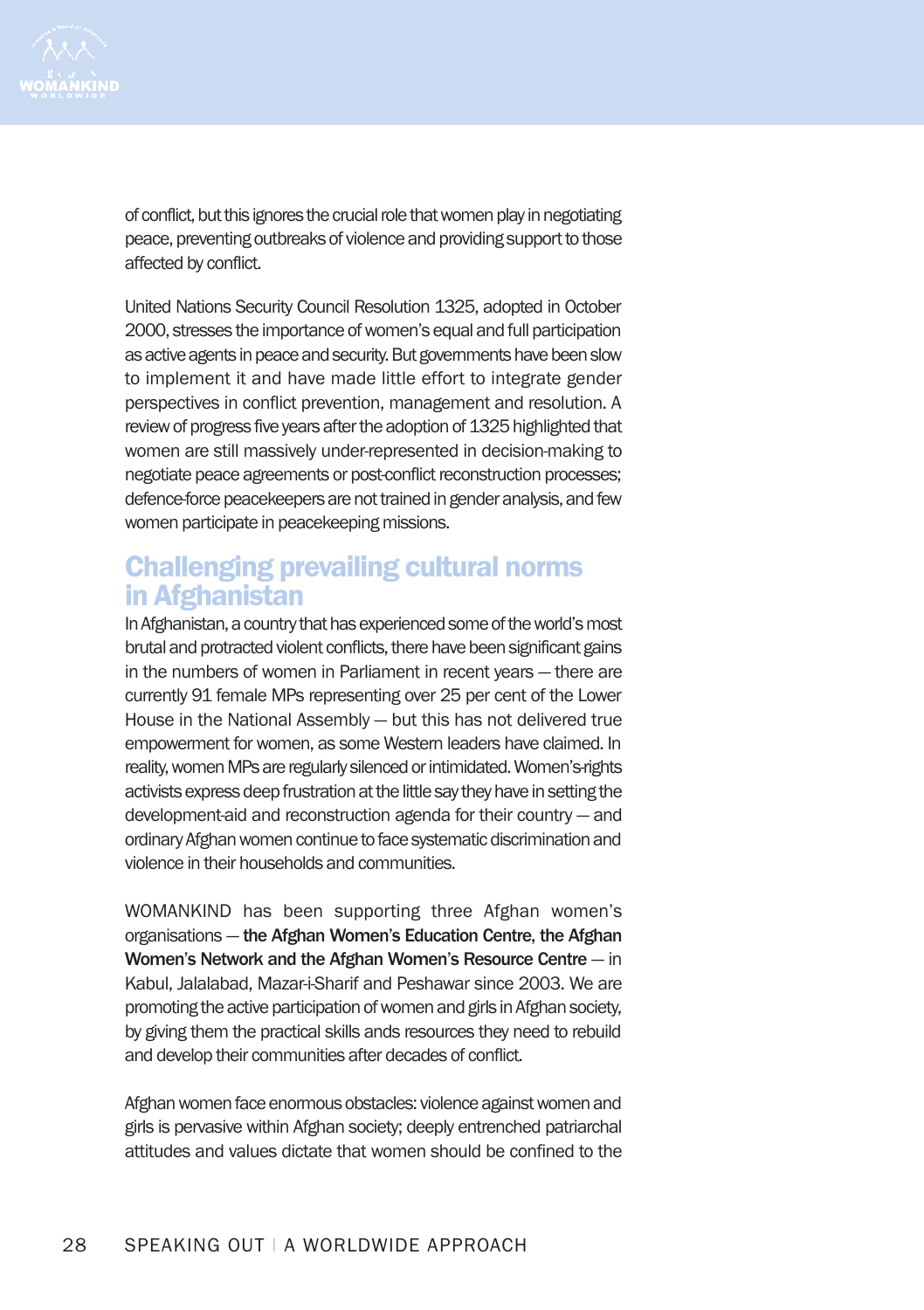

home and should not get involved in politics; and the deteriorating security situation combined with grinding poverty overshadows every aspect of daily life for ordinary Afghans, as well as posing huge risks and stressful conditions for the staff of WOMANKIND's partner organisations. But gradually they are starting to see change in the communities in which they work. By providing education on basic literacy, women's rights within Islam, conflict resolution — and training in vocational skills — women and young girls are beginning to develop the knowledge and confidence they need to overcome poverty and participate in everyday life.

Mayhan (right) attends AWN's youth programmes where she learns about politics, the constitution and women's human rights. Her mother says: *'When she first wanted to join the youth group, I did not want her to because I didn't like anything political, but now I've changed my mind. Now she knows more than me on these issues. I was surprised because I didn't know what politics was, or who a politician was. Now Irealise politics has a link with economics and now I am thinking about that all the time.'*

Afghans' habit of sharing anything they learn with family members, neighbours and friends means that this knowledge is spread to others —and the impact of the training grows. Another key to their success has been the strong relationships partners have established with community and religious leaders — this means their work is widely trusted and respected.

## **Encouraging young women to 'have their say'**

WOMANKIND's Afghan partners have also established Youth Committees, creating opportunities for participation and leadership among young women. Youth Committees work within their schools to highlight important matters such as child rights, the environment, changes needed in the curriculum, and early/forced marriage. Supported by AWN, they run small campaigns with their peers and teachers to put issues on the school's agenda and to push for change. In less than three years they have successfully secured more sports activities at school, launched a tree-planting project in their school grounds, and run journalism courses. The teenagers also use their new



*Youth committee members get things changed within their schools -- and support other young women in the community.*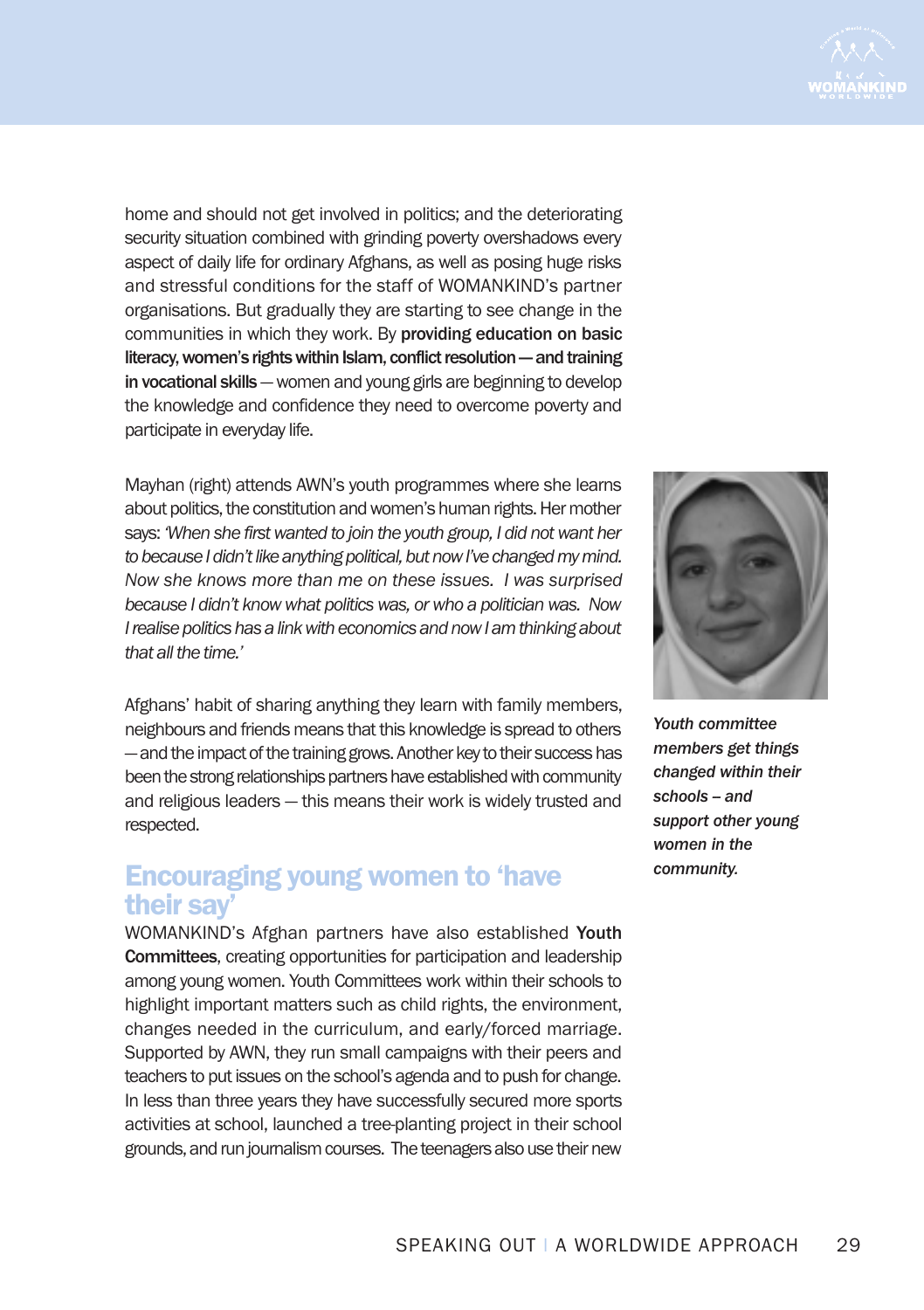

leadership skills to talk to the families of girls who are not allowed to attend school, or are about to be taken out of school for marriage, so that they can carry on their education.

*'The biggest change is that they have the courage to talk to people, speak publicly, in front of others. They have new ideas, can express their ideas. They can convince others.'* WOMANKIND Afghanistan Programme evaluation, 2007.

## **Working with Afghan men and boys**

A critical aspect of WOMANKIND partners' work in 2008-9 will be integrating more activities which engage men and boys in promoting gender equality. This will bring about a longer-term shift in established gender norms and attitudes in the home and the wider community while maintaining the integrity of the work focused on women.

Our partners also campaign at the national level on a range of different issues, such as improving the legislation to tackle violence against women and ending impunity for the perpetrators of violence. WOMANKIND's lobbying of the UK Government, the EU and other key players in Afghanistan, such as NATO, complements these efforts. In particular, we are continuing to push for more resources for the Afghan women's-rights organisations that operate so effectively within their communities — and for women to be represented at all decision-making levels in peace and reconstruction initiatives.

## **Alternative political structures – Somalia**

The sustained and violent inter-clan warfare between Somalia's five fiercely independent clans has resulted in widespread poverty and deprivation - with women hit hardest in this strictly patriarchal society. Women have experienced multiple human-rights violations, from rape to displacement and violence. The peace and reconciliation effort launched in 1999 failed to incorporate women into the process.

WOMANKIND's partner, Save Somali Women and Children (SSWC), challenged women's exclusion by initiating the formation of a 'sixth' clan consisting of women, which has been officially recognised and incorporated into the peace process. This has given women the opportunity to negotiate their gender-specific needs and interests and participate in politics and the democratic government planned for 2010.

**'I want to work among the people of Afghanistan to see the problems and find the solution. I would like to be a politician.' Mayhan, Kabul Youth Committee leader.**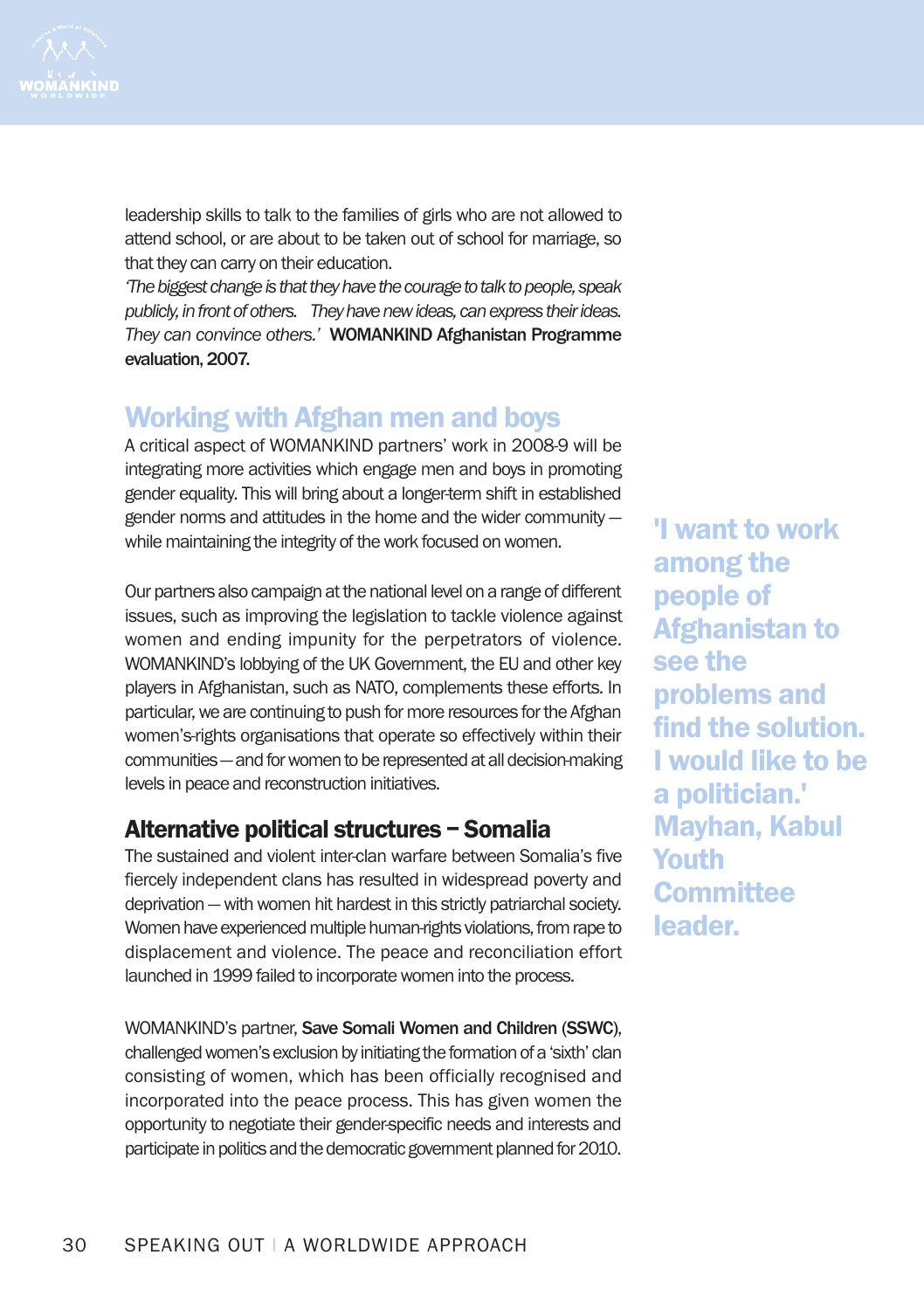

Women's involvement has been key, both in uniting disparate clans and gaining the trust of the population. Significantly, they negotiated the removal of militia roadblocks and the provision of livelihood support for the demobilised militia. By forming the sixth clan, women played a vital part in bringing, if only temporarily, peace to Somalia and have opened up a new space for the participation of women.

As violence and instability threaten once again to undermine the functioning of formal governance structures in Somalia, it is clear that efforts to end the conflict will not succeed unless women's crucial role in conflict prevention and peace-building is fully recognised and addressed.

#### **5 MOBILISING AFTER NATURAL DISASTERS**

As with conflict, WOMANKIND has found that it is also women and children who are the most vulnerable during and after natural disasters. Theyare far more likely to die than men (in the 2004 tsunami, as many as three times as many women as men perished); they face an increased risk of violence — the usual breakdown of law and order leaves women particularly vulnerable — and disaster-relief efforts often fail to take their specific needs into account (for example, sanitary supplies are often in short supply).

Women are rarely given the opportunity to have their say in decisions about relief and reconstruction priorities, which means that many of the plans and decisions made by governments and relief agencies exacerbate existing gender inequalities — for example, the distribution of aid is usually controlled by men despite the fact that women and children account for the majority of displaced persons.

Yet, despite these obstacles, the women WOMANKIND supports have often been at the forefront of unofficial emergency responses — running relief centres, distributing food supplies and administering medical assistance. While theymay never have had to respond to an emergency situation before, local women's organisations are able to bring a unique perspective to reconstruction plans: they usually have extensive experience of working with the poorest and most marginalised communities — and can identify the barriers which might prevent them from accessing relief efforts.



*Asha Hagi Elmi of SSWC: 'My only clan is womanhood.'*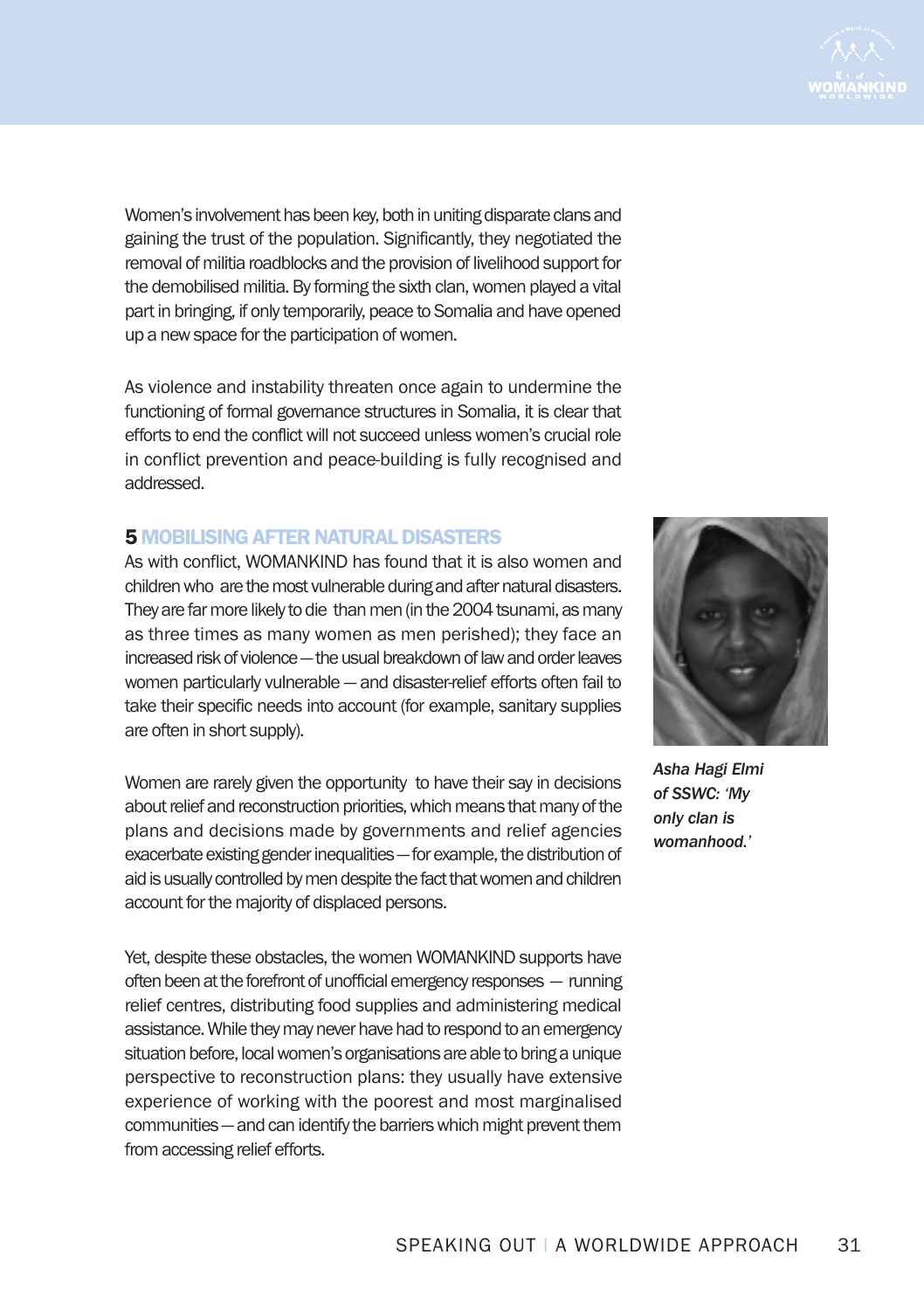

## **Supporting the most marginalised in relief efforts**

When the tsunami swept across the Indian Ocean in December 2004, the lives of the Irula indigenous people of the coastal villages of Tamil Nadu in Southern India were devastated. But their specific needs were mostly overlooked in government and non-governmental organisationled relief efforts.

The Irulas were already living on the margins of Indian society displaced from the forests where they traditionally lived, they owned very few assets and were dependent on fishing. They lived in precarious housing and had little access to education, placing them amongst the most marginalised societies in Southern India.

But it was the women who were most affected when the tsunami struck: many died because they were unable to swim or because they stayed behind to help children and older people when the waves struck; cash relief was often given out to men as heads of the household, with little or no focus on women's needs; and early marriage — particularly between very young girls and older men who had lost their wives increased, severely compromising those girls' development, constraining their decision-making and life choices even further.

## **Increasing women's access to resources**

WOMANKIND's partner in India, the Irula Tribal Women's Welfare Society (ITWWS), was able to turn the tragedy into an opportunity to empower Irula women and to increase their participation in local governance. Not only was the organisation able to rebuild housing for entire communities, they also ensured that the houses were registered in the women's names, providing them with land rights for the first time; and helped them to register bank accounts in their own names so they could save money from desperately needed income-generation projects and channel it into healthcare and education for their children. As a result, the women have been able to increase their standing in the community and have gained greater respect from men.

## **Leadership skills and training**

The leadership training ITWWS had provided to women before the



*These Irula women turned the tsunami tragedy into an opportunity -- with WOMANKIND's partner's help they built these new homes and gained land rights.*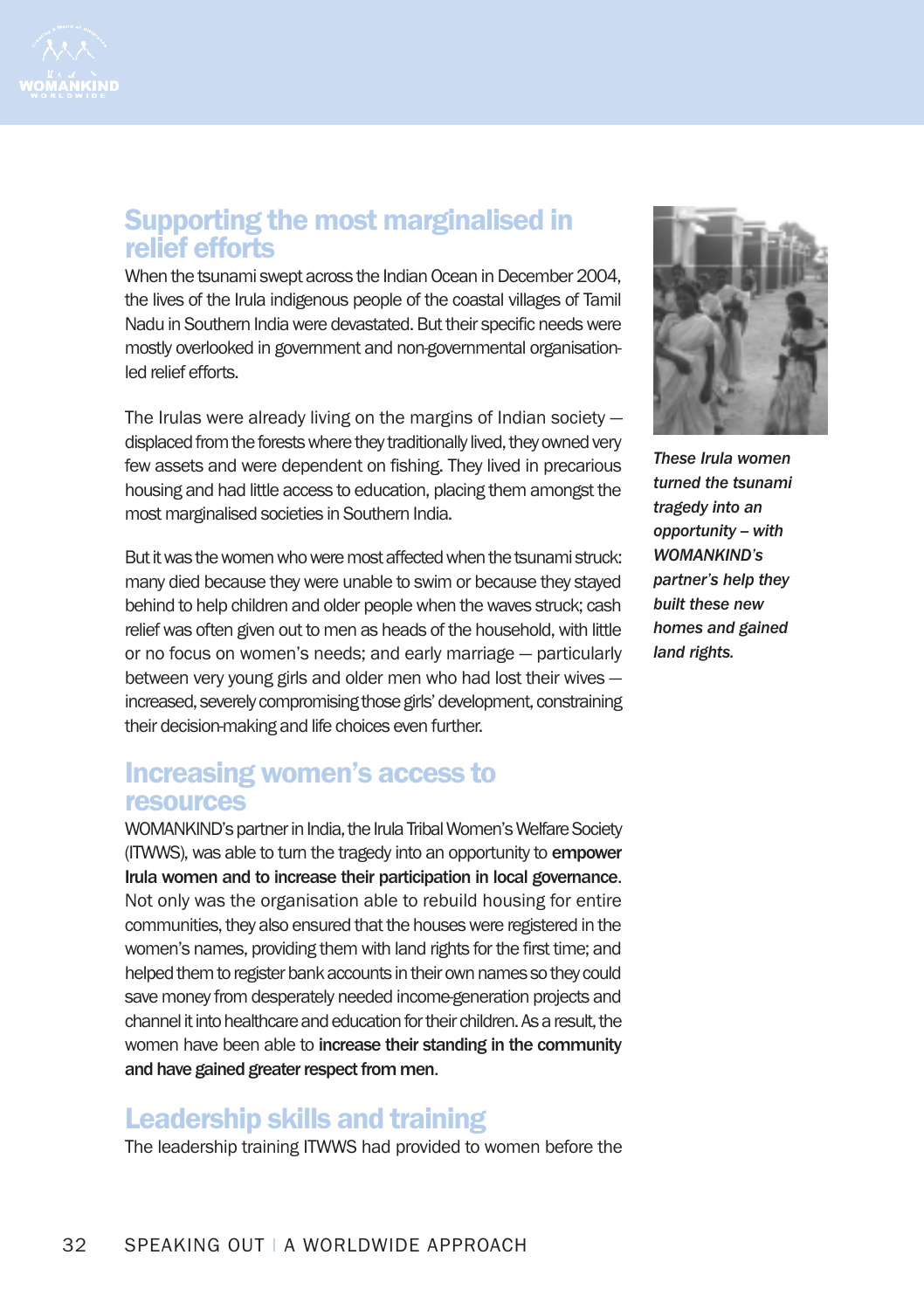

tsunami also gave them the skills and confidence they needed to represent their concerns to local government officials and to demand basic amenities such as water and electricity. In the words of one woman from Masimaganagar Village, 'Before the tsunami, we never saw a government officer, never went to a Panchayat, bank or office. Now we sit with them and demand from them.'

#### **6 THE MOST MARGINALISED HAVE THEIR SAY**

WOMANKIND's work on the ground over nearly 20 years shows that the obstacles preventing women and girls from participating in decisionmaking are often further compounded by other forms of discrimination, based on age, ethnicity, religion, disability, sexual orientation, caste or refugee status. These constitute an enormous challenge to creating and sustaining interventions that can increase women's influence and participation in decision-making in a way that integrates and reflects the different issues and agendas of marginalised women.

These different layers of discrimination require us to understand that what works to advance the rights and opportunities of, for example, a white middle-class woman living in North America, will not necessarily work for a poor indigenous woman living in a rural community in India. It forces us to examine the strategies we use to support the most marginalised and socially excluded women and girls.

## **Using the media in Bolivia**

The rights of indigenous people, who constitute around 60 per cent of the population, have been invisible in Bolivia for centuries. Their ancestral lands have been expropriated on a massive scale, and their natural resources plundered — with virtually no benefit to the indigenous communities themselves. As a result they are far poorer than nonindigenous people, have less access to health and education — and higher mortality rates. Gender discrimination means that this pattern is most entrenched for indigenous women.

The election of the country's first indigenous President, Evo Morales, in 2006 was seen as an unprecedented opportunity to redress some of the injustices of the past by giving indigenous people more of a say in the running of the country — and a share of the proceeds of the country's vast oil and gas reserves. A number of women, including indigenous women, were awarded key government posts when Morales formed his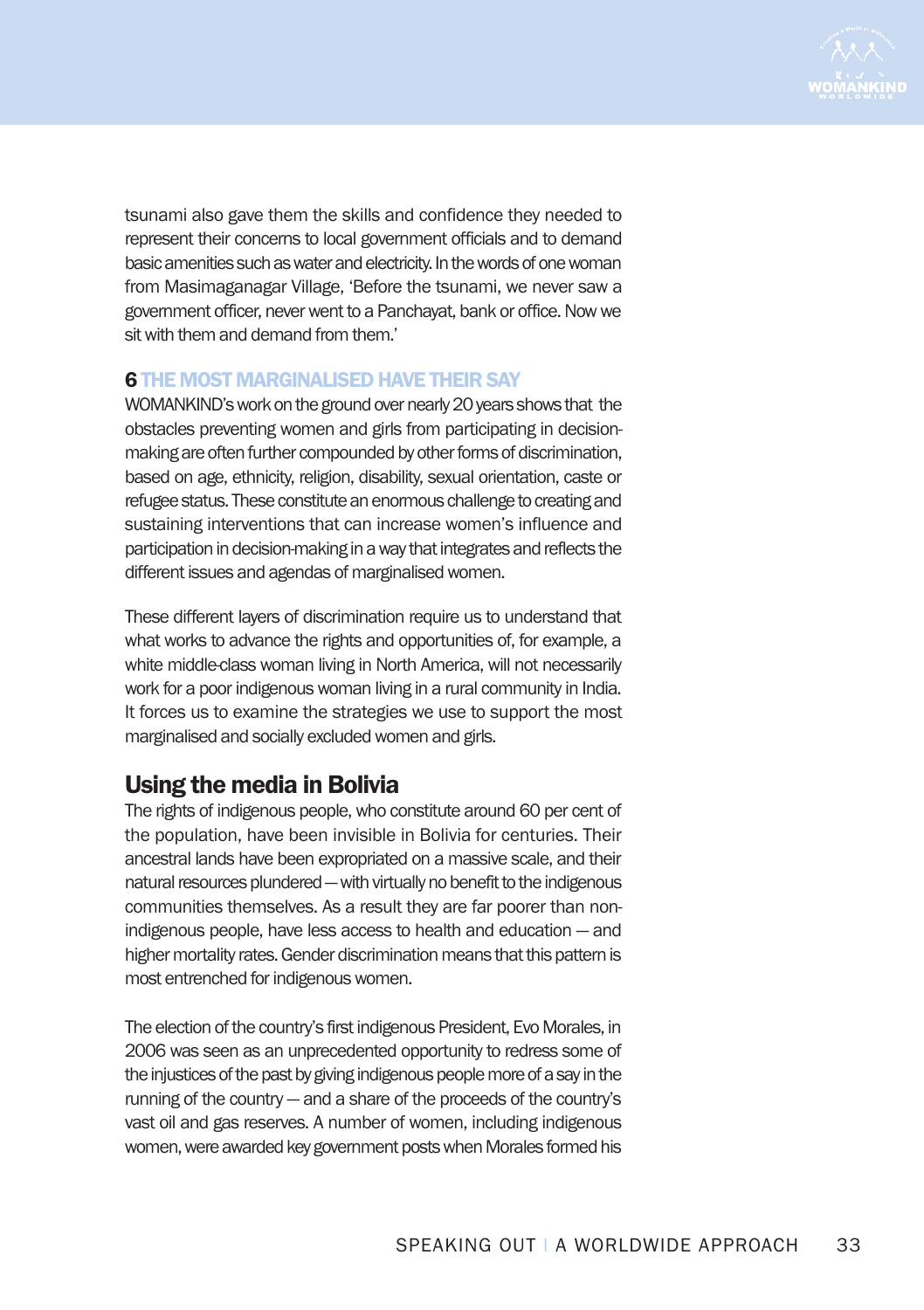

new Cabinet. Out of the 18 Ministries, five Ministers are women and two of them indigenous women. Thirty-four per cent of the Constituent Assembly — responsible for drafting a new constitution for Bolivia — are women, and around 40 per cent of them indigenous women, including the President of the Constituent Assembly.

Morales' government has also committed itself to developing policies that support the poorest Bolivians, of whom women are the majority. In 2006 he announced he was increasing the salaries of workers in the education and health sector — the vast majority of whom are women by 7 per cent, and introducing legislation for registering for National Identity Cards, as most of the undocumented people are women.

WOMANKIND's Bolivian partner, Red ADA, is led by and works with indigenous women to promote women's rights within their communities —and to challenge negative perceptions of indigenous women outside their communities by ensuring that local women's stories and experiences are reported in the media.

Red ADA has made extensive use of radio broadcasts to disseminate information to women in the nine 'departments' of Bolivia, and to encourage them to share their views and concerns with others. Information and programmes are prepared in Spanish, Quechua and Aymara, to ensure that they reach the indigenous communities. As many of the women are illiterate, radio is an ideal medium for overcoming this barrier to political organising — and helps indigenous women make their voices heard.

Red ADA also trains and supports journalists all over the country on gender equality and women's human rights, to create allies in the struggle to get indigenous women's voices and needs heard in the public arena. Politicians, public officials and other opinion leaders debate these issues on the radio shows and in the newsletters that they produce for their networks. As a result of this support and, buoyed by the growing opportunities for indigenous women — and men — to exercise their political rights in Bolivia, the indigenous women in the communities where our partner works are feeling more confident about asserting their rights.

Through the radio programmes, it has become clear that, for indigenous women, exercising their rights depends on securing land rights and

**'For Bolivia's indigenous women, exercising their rights depends on securing land rights and access to natural resources'**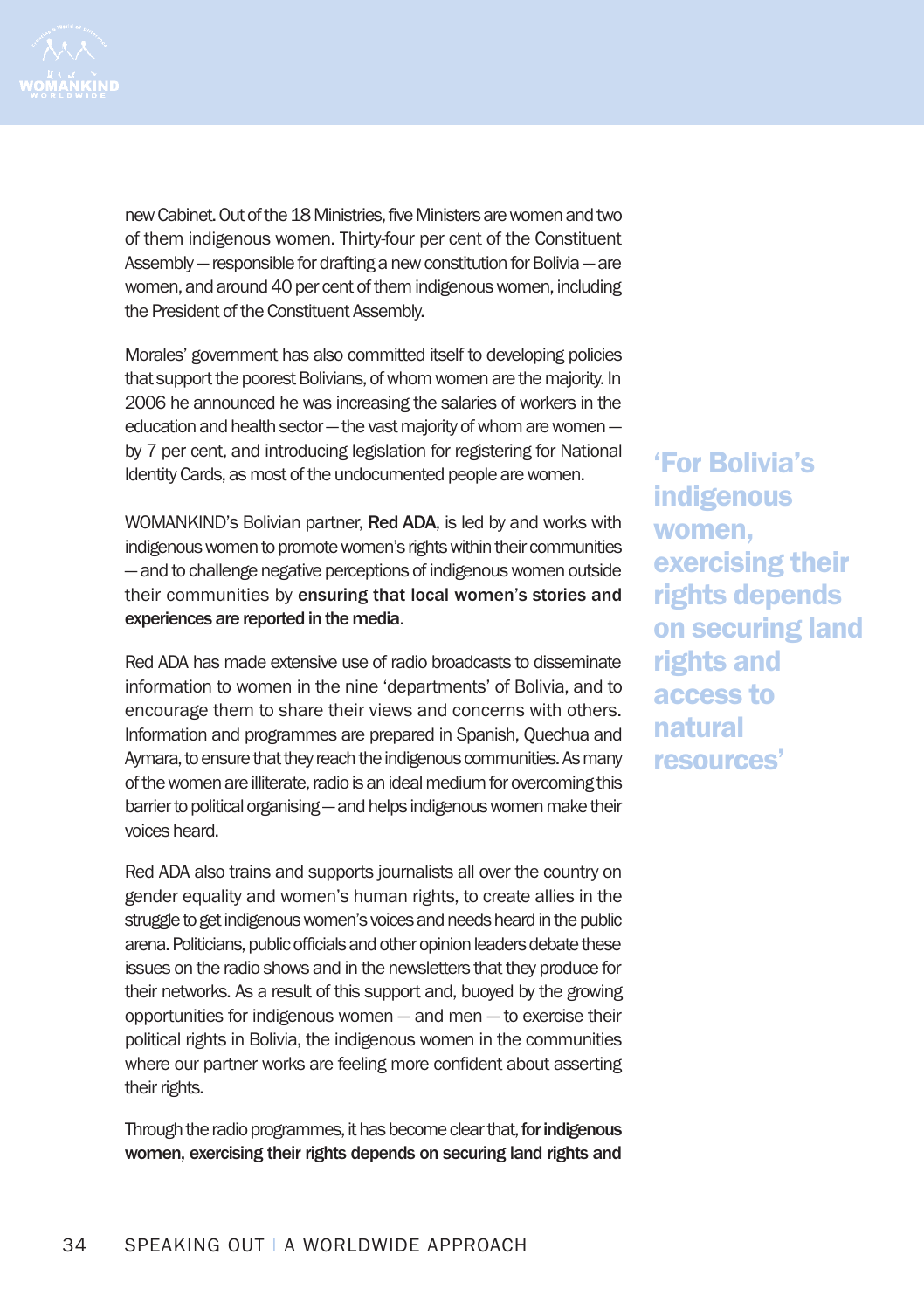

access to natural resources, which they see as the basis for their identity, culture and tradition. Violence against women is also a concern within and outside their communities, but they are clear that this stems not only from their subordination within their families and communities, but from the historical discrimination against collective indigenous rights.

Red ADA believes the challenge now is to integrate the distinct vision and experience of indigenous women into the broader women's-rights movement in Bolivia — and to develop joint political agendas and ways of working that respect diversity, equality, and the complementarity of rights — this means embracing both individual and collective rights.

## **Young women in the UK voice their concerns**

Girls and young women also experience additional barriers to their participation in crucial decision-making processes — because of their ageAND because of their sex. The views of young women and men are often overlooked because they are thought to lack the knowledge, credibility and experience to make informed decisions. For young women, these assumptions are further compounded by their sex. Other factors, such as their ethnicity, may also combine to further exacerbate the discrimination they face in everyday life.

## **Challenging stereotypes**

WOMANKIND's UK programme, *Challenging Violence, Changing Lives*, works in schools to help create an environment where violence against women and girls is not accepted. The programme has highlighted how prevailing attitudes and beliefs that support violence — and the failure of schools to address different forms of violent behaviour — combine to create a climate of intimidation and fear that prevents many young women from speaking out. It has also shown that more 'safe' spaces are needed so that young women can get together and express themselves.

One aspect of the programme has focused on tackling sexual bullying in schools. Research conducted at the beginning of the programme showed that 1 in 3 female students in the UK has been the target of sexual bullying. Later in the programme, a group of young people interviewed fellow pupils and found that over 55 per cent of young women and 30 per cent of young men surveyed had experienced inappropriate touching.



*Red ADA broadcasts in indigenous languages all over Bolivia. The information they provide helps even the 'hardest-toreach' women exercise their rights.*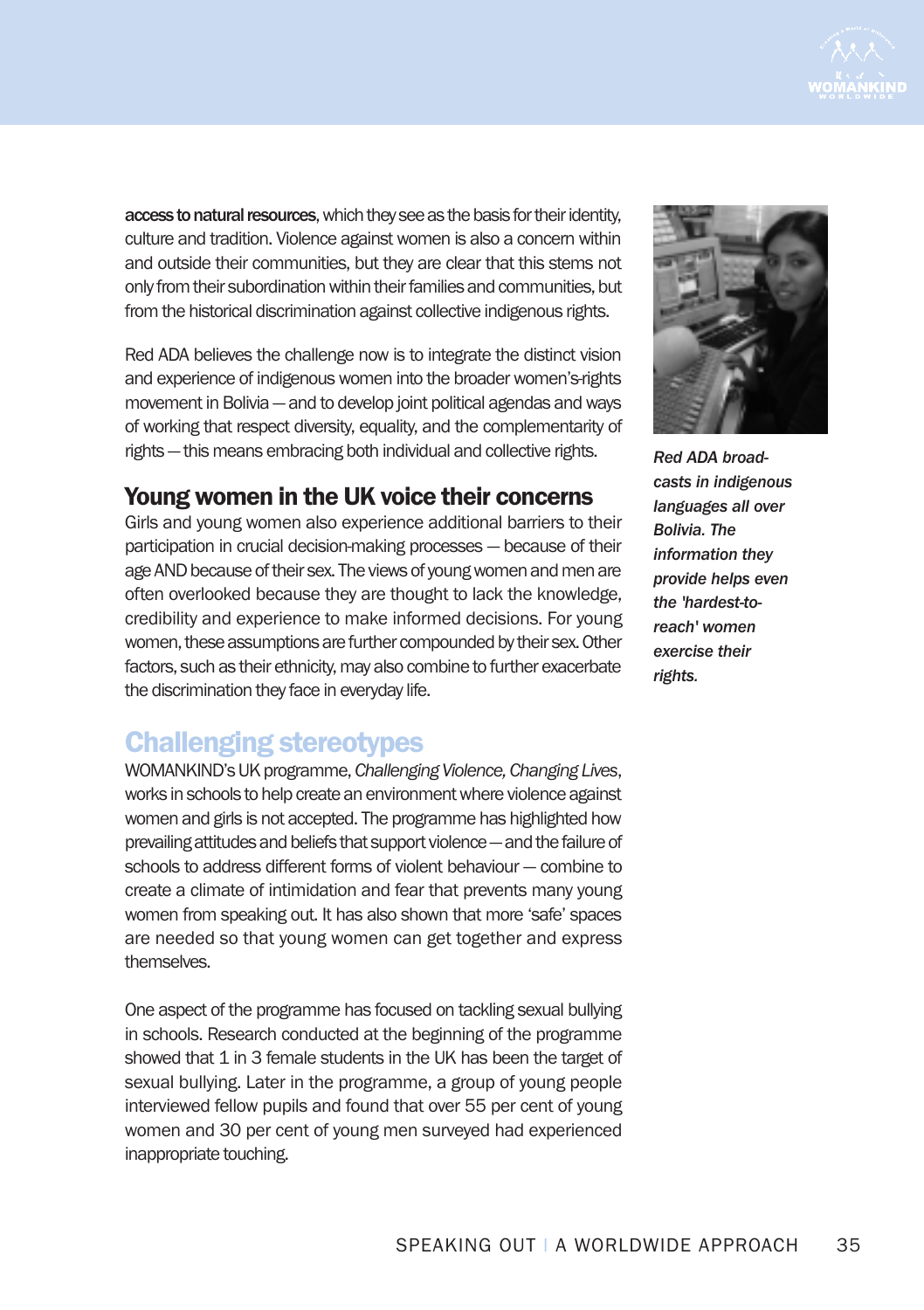

#### *SEXUAL BULLYING*

WOMANKIND defines sexual bullying as any bullying behaviour, whether physical or non-physical, that is based on a person's sexuality or gender. It is when sexuality is used as a weapon by boys or by girls. It can be carried out to a person's face, behind their back, or by using technology.

#### **Creating safe spaces to discuss 'taboo' subjects**

Young women and men's active participation in the creation of a school environment where violence against women is not tolerated is at the heart of this programme. WOMANKIND has developed lesson plans and activities that enable young people to discuss the causes and consequences of violence, providing them with the tools to share their experiences and articulate their concerns.

An essential component of these lesson plans is building a safe and supportive environment for both young women and men to openly discuss the issue and to enable them to develop the skills required to negotiate gender stereotypes. WOMANKIND provides training and support to teachers to help them facilitate these discussions.

WOMANKIND also supports young people to raise awareness of the issue of sexual bullying within their school and with local authorities. *'Together we looked at how sexual bullying affects people around us girls and boys. It was obvious that no one really stands up to the issue. There are different types of sexual bullying happening all around us. It is time something is done to stop it…as a group it made us feel good that we had a chance to participate in bringing sexual bullying to a stop…we want the government to listen to us and raise awareness of the problem by letting people know exactly what it is and how to challenge it.'* Deborah Felix, a North London school student, addressing policymakers at a WOMANKIND event, November 2007.

Other activities involve drafting recommendations for school anti-bullying policies and behavioural guidelines. We have also worked with young people to draft a code of practice to stop sexual bullying in schools. See www.womankind.org.uk/sexual-bullying-definition.html



*WOMANKIND's lesson plans and activities support teachers and students to discuss 'taboo' subjects and address them in school.*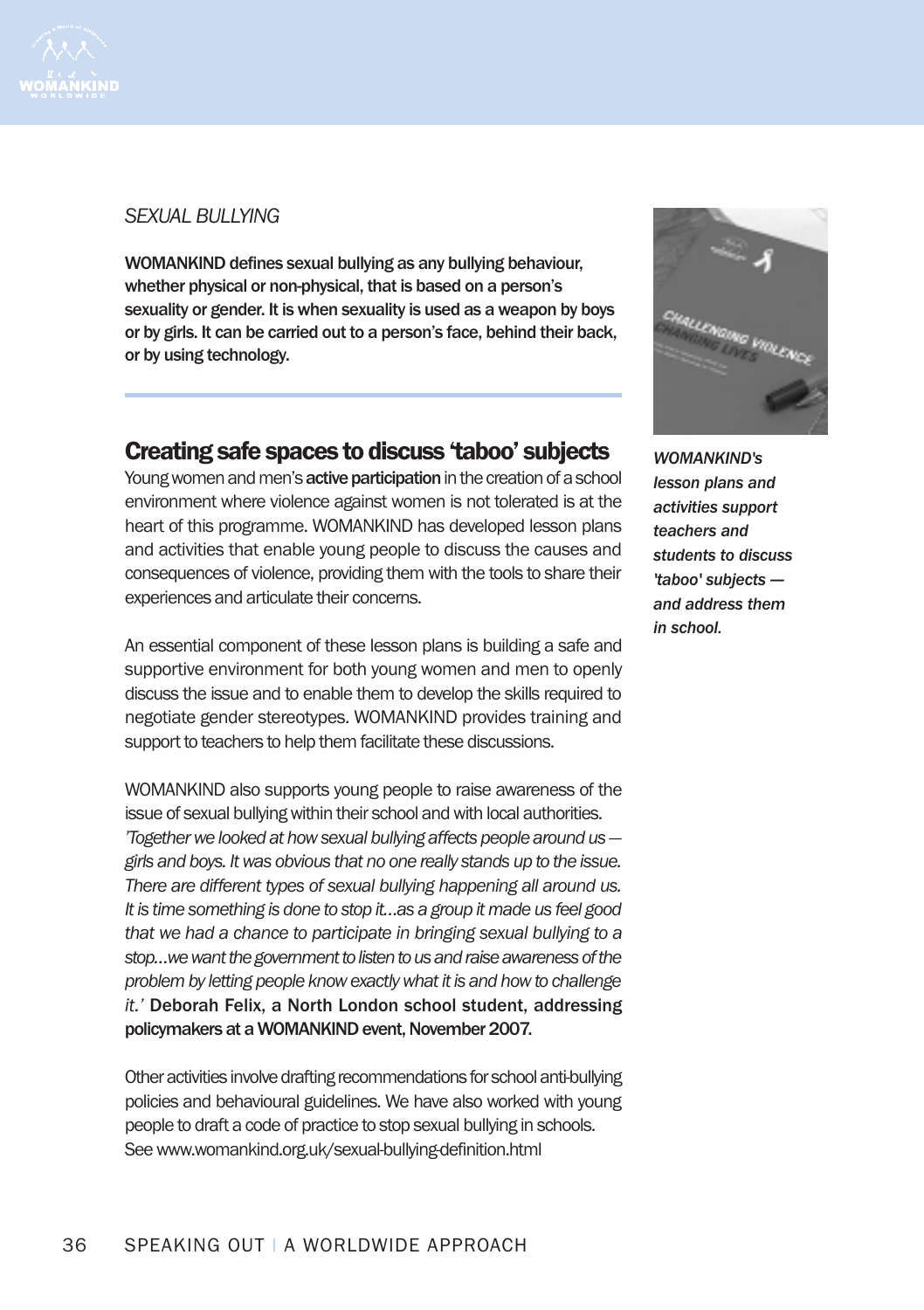

## **Moving forward**

'It is clear that no single approach or quick-fix solution will resolve the ongoing marginalisation and exclusion of women from decision-making.

The key to progress lies in the combination of building individual women's skills and knowledge, continuing to develop a strong and inclusive women's movement, injecting greater political will and sustained efforts at the national and international levels to promote women's participation at all levels — and tackling gender inequality.

Women's ability to organise, mobilise and influence, in spite of the challenges they face, is at the heart of many of the gains already made. But, as the stories in *Speaking Out*reveal, much more needs to be done to tackle the structural and societal barriers that underpin women's exclusion.

While the approaches WOMANKIND and our partners use to promote women's participation vary according to the context, the strategies also have much in common, such as: strengthening the skills and capacity of women — as voters, constituents, candidates, elected officials, and activists; forming coalitions or networks of organisations and individuals committed to the promotion of women's participation at all levels of decision-making — to increase public interest and ensure that policymakers and the public pay attention; using the media — to challenge gender stereotypes and behaviour that prevent women from participating equally with men; lobbying for increased funding — to strengthen women's organisations and networks working to tackle gender inequality; and working with public officials - to introduce gender analysis and women's concerns in all areas of government.

The following recommendations are based on what WOMANKIND and its partners have learned from nearly 20 years of working to enable women to voice their concerns and claim their rights. We call on governments, the UN, the international financial institutions, civil society *—* including the private sector and NGOs *—* and other international-development stakeholders to take these actions to address women's marginalisation in all aspects of decision-making:

#### ◗ **Implement international women's human-rights commitments**

— the Beijing Declaration and Platform for Action, the Convention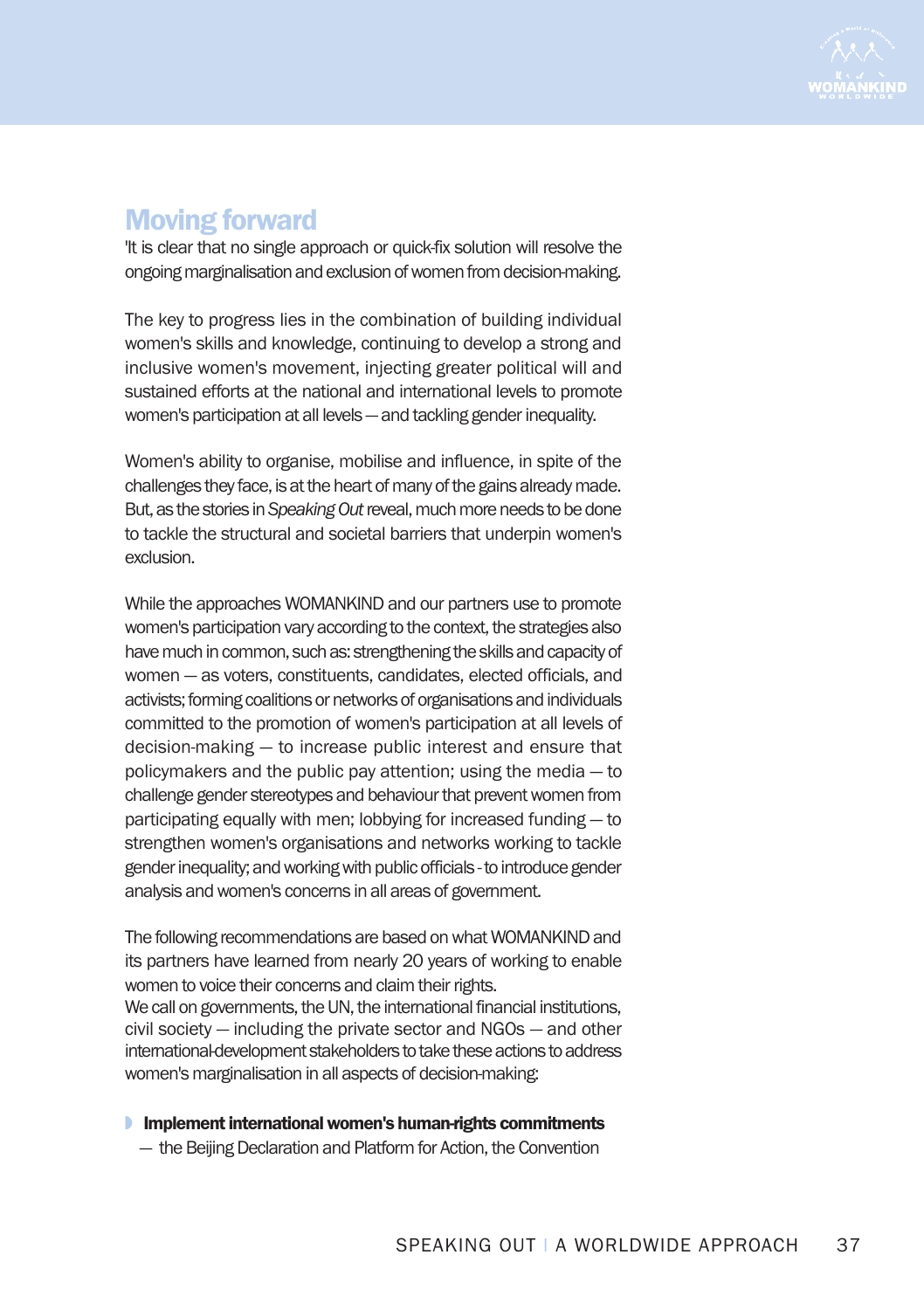

on the Elimination of All Forms of Discrimination Against Women (CEDAW) and UN Security Council Resolution 1325 must be implemented in full; increase funding and political will to implement the commitments set out in these instruments as a pre-condition for achievement of the UN Millennium Development Goals by 2015, with additional support for women's organisations and networks working to advance gender equality and women's human rights.

- ◗ **Involve women in all pre and post-disaster planning and reconstruction efforts** — pay particular attention to women's specific needs and vulnerabilities by conducting a thorough gender analysis when planning responses to natural disasters; ensure relief efforts reach single-woman households and widows, use relief efforts as an opportunity to promote social change and advance the rights of women in the community; raise awareness of frameworks used for analysing gender in emergency situations, such as the Sphere Project guidelines — and conduct proper consultation and dialogue with women in the community both before and after disasters.
- **Involve women in all aspects of conflict prevention and peacebuilding**—raise awareness of UN Security Council Resolution 1325 and promote women's involvement in all stages of any peace negotiation and the reconstruction process. Ensure a gender perspective is included in any Truth & Reconciliation processes, disarmament, demobilisation and reintegration programmes — and at all stages of security-sector reform. Ensure services and support get to those women who have suffered gender-based violence during conflict.
- **Promote women's participation at all levels of political decisionmaking**—promote the use of quotas and other positive-action mechanisms to increase women's access to and participation in politics — and monitor their impact; reform voting systems that hinder the election and representation of women; encourage shared parenting and domestic responsibilities between women and men to enable women to participate in politics and other decision-making processes; increase funding for initiatives that promote community and national-level political dialogue and activism amongst women; promote women leaders as positive rolemodels in the media; increase recognition given to community-level and informal mechanisms of decision-making.
- ◗ **Prioritise women's full participation in public policymaking** provide technical and financial support to enable women, and,



*Indigenous women must be fully involved for governance to be truly representative and effective.*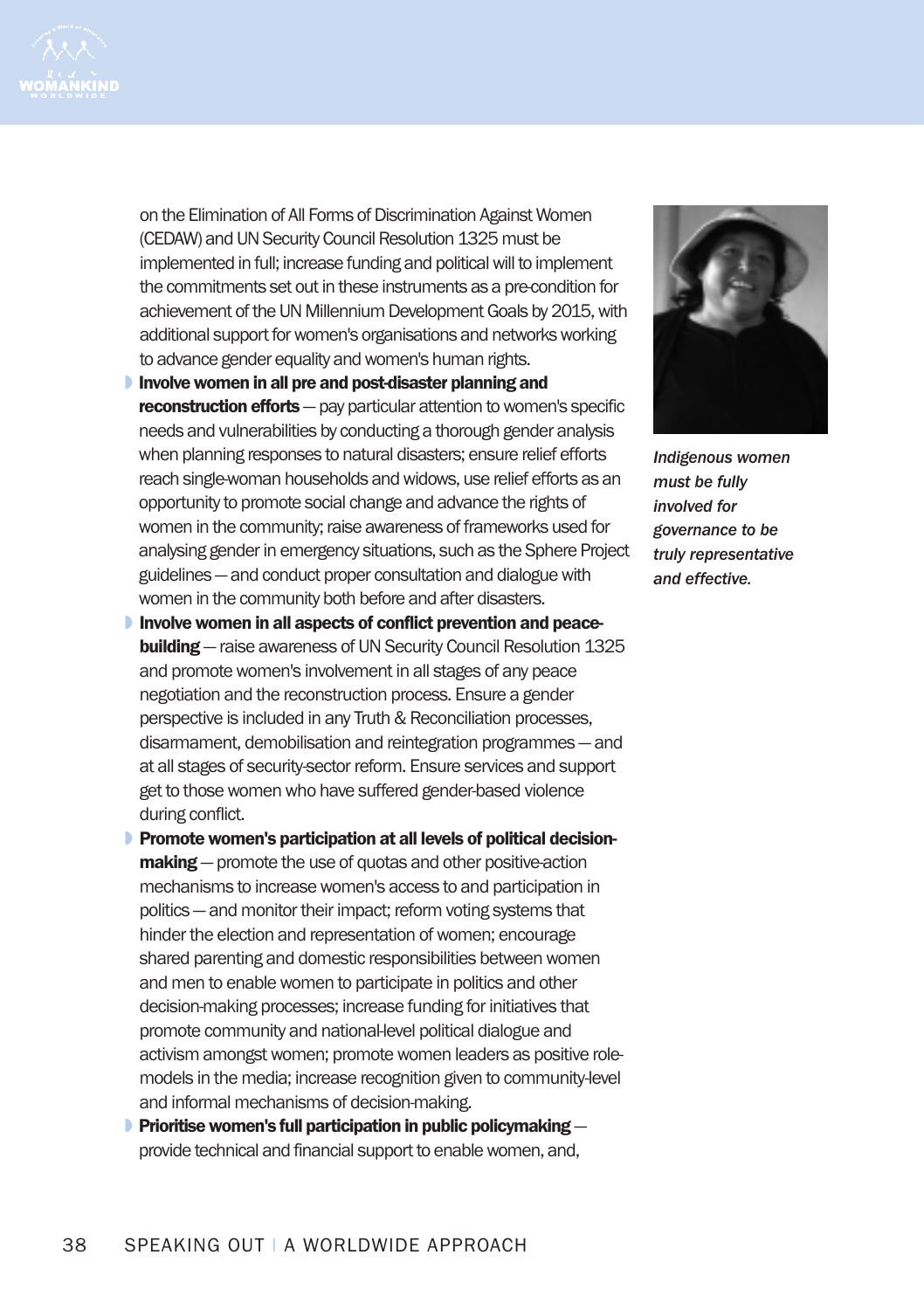

particularly the most marginalised, such as young women and indigenous women, to participate fully in the development and implementation of national policies, legislation, programmes, projects, budgets and regulatory frameworks, to ensure they are informed by and allocated to meet women and men's different needs: decentralise decision-making to strengthen democratic governance and make it easier for women to participate; ensure young women, indigenous women and other traditionally marginalised groups are fully involved throughout these processes.

- **Promote measures to end violence against women** publicly condemn all acts of violence against women as an abuse of their human rights and a major barrier to their equal participation in decision-making processes; include mandatory indicators on reducing violence against women when measuring the quality of governance; take all necessary measures to eliminate violence against women, including strengthening legal frameworks, providing support to survivors of violence and increasing investment in prevention initiatives.
- **Challenge gender stereotypes** promote gender-sensitive guidelines for media coverage and representation and encourage public and community media to work in support of gender equality and women's human rights; promote gender-sensitive guidelines for national curricula to challenge gender stereotypes and support women's participation in society — and to encourage them to take on leadership roles and provide training and support to teachers to enable them to incorporate these guidelines in their work.
- ◗ **Promote education and training opportunities for women and girls**—ensure that men and women, and boys and girls are educated on girls' rights — and encourage their active participation in eliminating violence against women and girls.
- **Ensure equal opportunities for women in the workplace** monitor gender representation in different vocations and levels of work with a view to increasing women's participation in decision-making at all levels; take action to end sexual harassment, violence and other forms of abuse in the workplace.
- ◗**Promote research and data collection on women's participation** increase the availability of sex-disaggregated data on women's civil and political participation; promote research into exactly how women's participation at different levels brings about significant change in political, economic and social processes.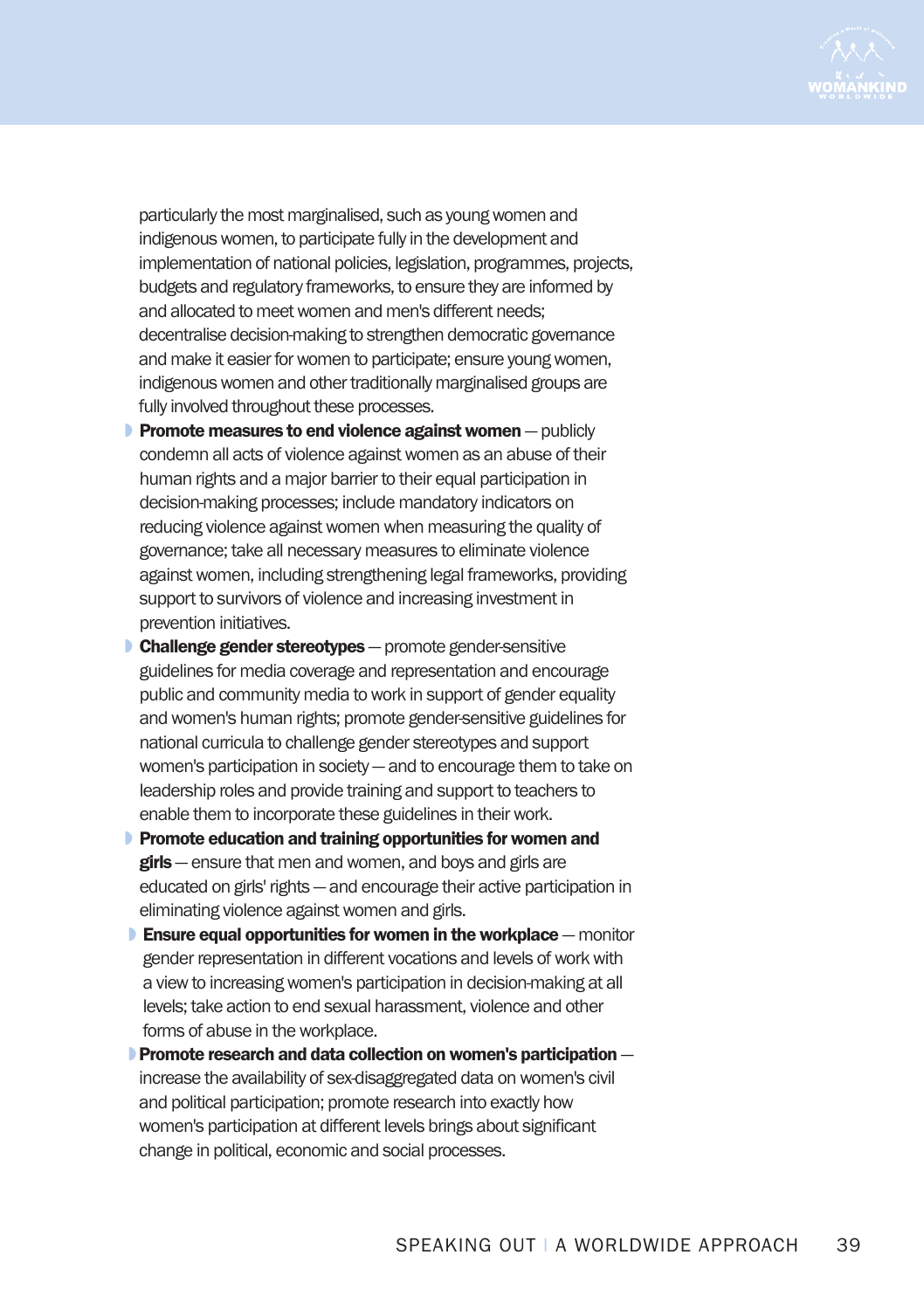

## **Find out more**

**Electoral Reform Society**—provides information and resources on public elections and electoral procedures, lobbies politicians, political parties and opinion makers, analyses public elections and implements an education programme for schools, colleges and the general public. www.electoral-reform.org.uk/article.php?id=35

**Global 50/50 campaign**—read the latest news on the campaign to increase women's participation and representation in governments around the world. www.wedo.org/campaigns.aspx?mode=5050main

**International Knowledge Network of Women in Politics** —online workspace for women candidates, elected officials and those interested in advancing women in politics. www.iknowpolitics.org

**Inter-Parliamentary Union**—focal point for worldwide parliamentary dialogue. www.ipu.org

**International IDEA (Institute for Democracy & Electoral Assistance)** —provides resources, expertise and a platform for debate on democracy issues. www.idea.int/gender/index.cfm

**Peacewomen.org**—full text of UN Security Council resolution 1325 can be found here, together with full history and analysis of its implementation and useful links and latest news related to women and conflict. www.peacewomen.org/un/sc/1325.html

**The Sphere Project** — Humanitarian Charter and Minimum Standards in Disaster Response, including guidelines on mainstreaming gender issues. www.sphereproject.org/

**WOMANKIND Worldwide**—go to www.womankind.org.uk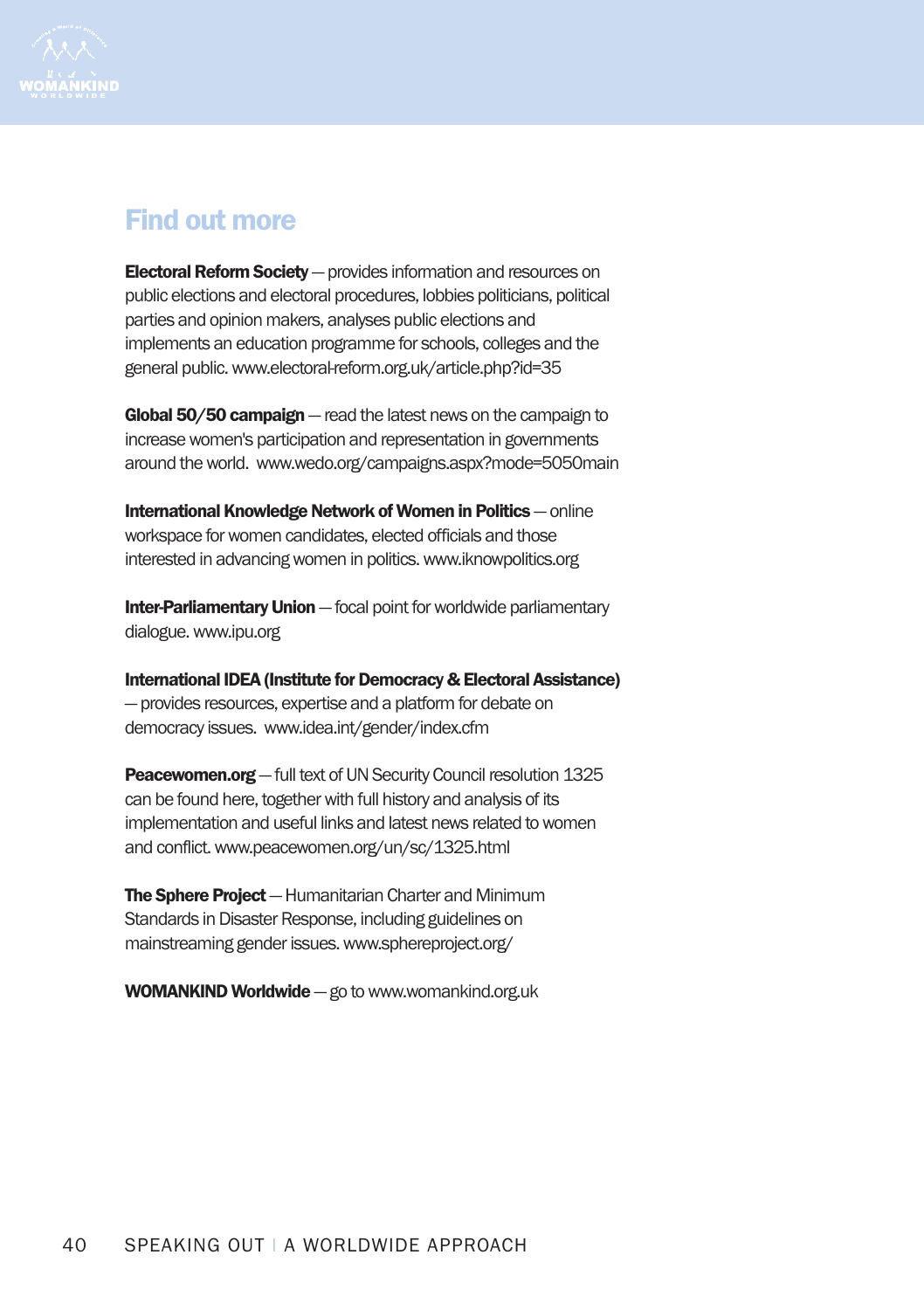